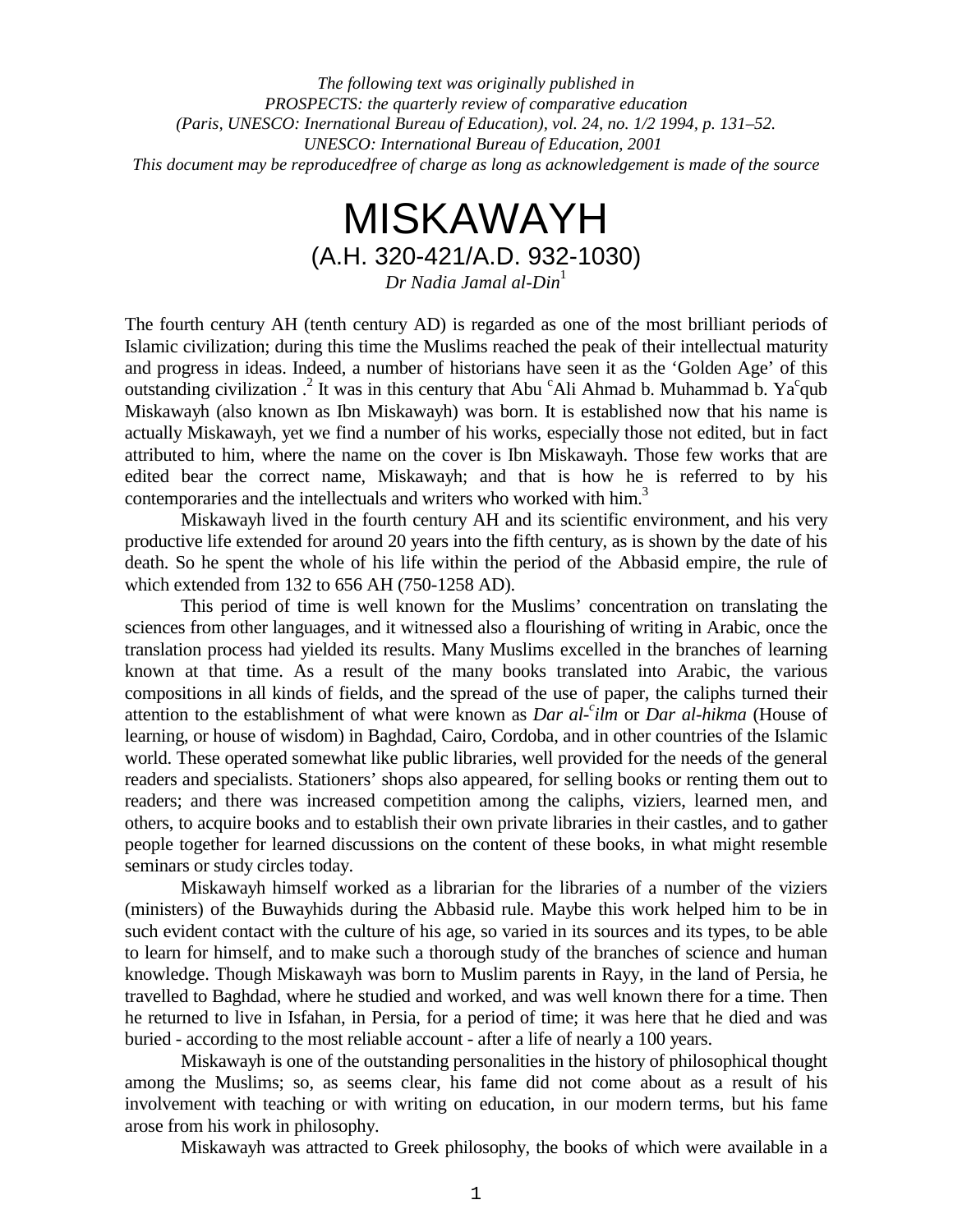variety of Arabic translations because there were so many translators. However, he did not stop short at logic and theology, as did preceding Muslim philosophers such as al-Farabi (260-339/873-950), considered among Muslims as the Second Teacher after Aristotle, who was known to them as the First Teacher. Rather, he continued his path to deal with matters left aside by most of his predecessors or contemporaries among the philosophers. He differed from them in his concern for ethics more than most other studies of traditional philosophy at that time. Hence he was named by some the 'Third Teacher', since he was considered the first ethical thinker among the Muslims.<sup>4</sup>

If Miskawayh was famous particularly in the field of ethics, yet like others of the best Muslim intellectuals he was very much attracted to the philosophy of the famous Greeks such as Plato and Aristotle and others, whose books, translated into Arabic, exerted their special fascination on those who worked with philosophy or were devoted to it.<sup>5</sup>

Perhaps the influence of Plato and Aristotle on Miskawayh is shown most clearly in his book *Tahdhib al-akhlaq wa-tathir al-a<sup>c</sup>raq* (Refinement of character and purification of dispositions). He did not confine himself to the works of the great Greek philosophers, but studied others and referred to them also in his various works. These included Porphyrius, Pythagoras, Galen, Alexander of Aphrodisias, and Bryson. From this latter he took over most of what he wrote in connection with the education of young boys, although this man was not well known, as will be detailed later.<sup>6</sup>

In addition, Miskawayh is very clearly distinguished from others who worked in science and philosophy, within Islamic civilization, by the fact that he indicated clearly and distinctly the sources on which he drew; something which proves his scientific reliability, and also emphasizes his patent admiration for the branches of learning which he studied, well known and widespread throughout the Islamic community. So he did not hesitate to rewrite these in his own language, Arabic.

Just as he was influenced by the Greek philosophers, so he was by his predecessors and contemporaries among the Muslim philosophers and scholars. Some of those he referred to distinctly in his writings, such as al-Kindi or al-Farabi, while with others he was content to mention their ideas only.

Maybe one of the most important characteristics of Miskawayh also, emphasizing his great admiration for the Greek philosophy which had reached him, is that he did not aim for a reconciliation between religion and philosophy, as other previous Muslim philosophers had done. Nor did he attempt to combine them, as was done by the Brethren of Purity for example; but the opinions he set forth remained Greek in nature, and usually attributed to their original exponents.<sup>7</sup>

Miskawayh's scientific output is not restricted precisely to the field of philosophy and ethics, but he made a distinguished contribution to history; he also busied himself with chemistry, and was concerned with literature and other subjects. This emphasizes the multiple facets of his culture, making him a mirror for his age; for he is distinguished by the many sources of his culture and the encyclopedic nature of his writings.<sup>8</sup>

Miskawayh said himself in his book *Tahdhib al-akhlaq,* for example, that it is a book composed 'for the lovers of philosophy in particular, and it is not for the general public'.<sup>9</sup> Maybe this simply indicates how much he was influenced by the culture coming to the Islamic nation, and well known at his time. It may be, too, that it distanced him to some extent from the Islamic tendency, which did not recognize particularity in the field of learning, because the specialization of the élite in rational sciences was merely a Greek idea, as is well known.

## **Ethics and education**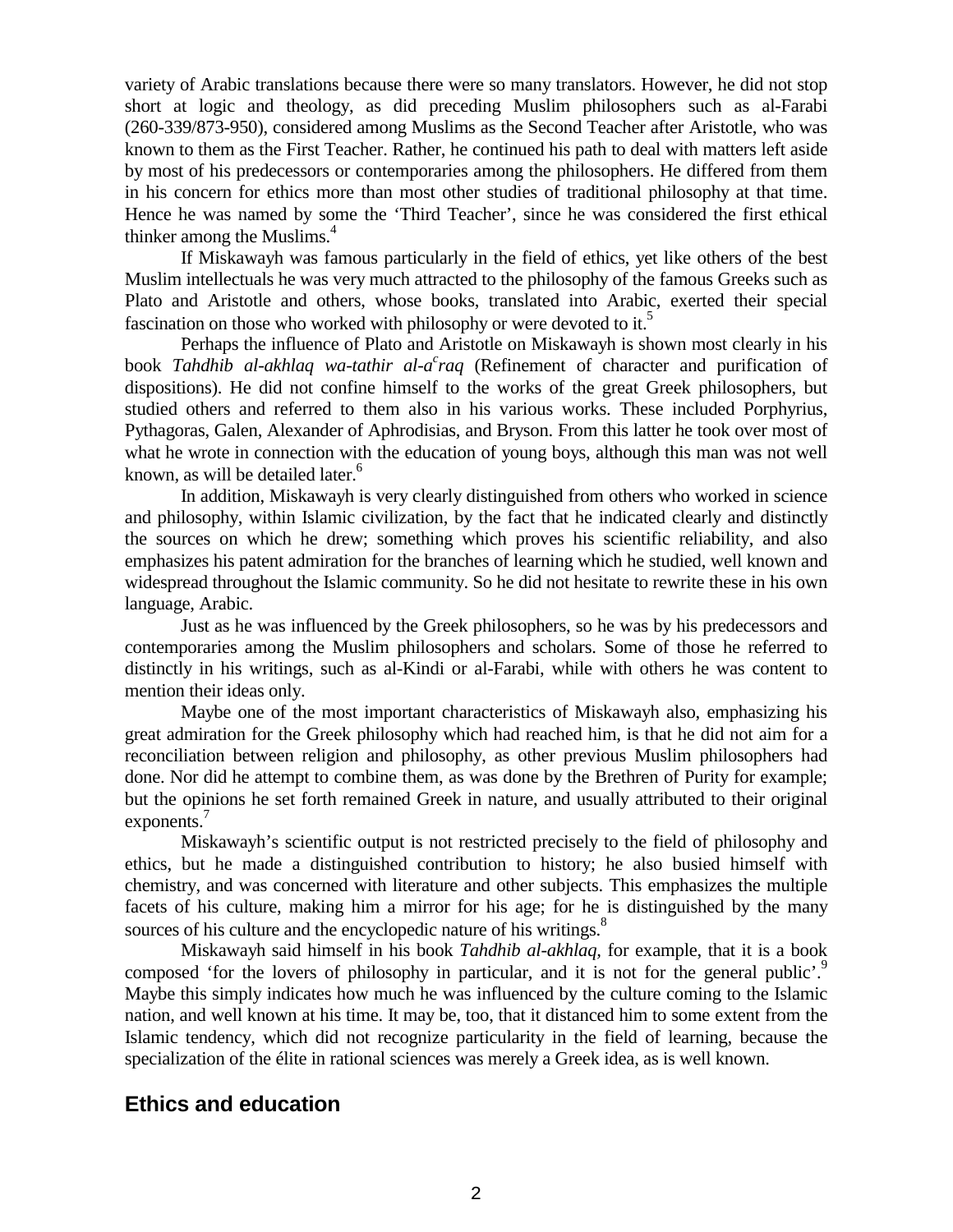The book *Tahdhib al-akhlaq* is considered the most famous book of Miskawayh; so this is the work of which we shall examine the contents quite carefully, so as to base on it our presentation of Miskawayh's remarks on the education of young boys, only. For the work contains, in general, the majority of opinions which he introduced in this subject, although he did aim for a basis to acquaint the reader with the way to reach the supreme happiness. Maybe this tendency of his can be considered an effective translation, or a practical application, of the views he embraced, such as 'seeing comes before action'<sup>10</sup> i.e. knowledge precedes action. For if the reader knows moral happiness, and is influenced by the contents of the book, all his actions will be fine, according to his interpretation. Hence it can be said that Miskawayh's book prepares the way for anyone who examines its contents to reach supreme happiness. So it is not possible to separate the learner's personality and character from the science he learns, and the aim and objective for which he is striving to learn it. $^{11}$ 

The second maqala (section) of the seven in the book discusses character, humanity, and the method of training young men and boys. This is preceded in the first maqala by a discussion of the soul and its virtues. This all amounts to a general introduction, which needed to be presented because of the prevailing opinion in Miskawayh's day, where psychological studies took precedence over any other philosophical subject. This was like an obligatory introduction to every philosophical study.

This 'moral happiness' was the happiness enabling the human being to live happily, in accordance with the requirements of virtue. Thus it was a personal happiness which the human being could reach through intellectual effort, and striving to acquire the sciences which would make his thought inclusive of all the areas and all existent beings, and make him free himself from material things so as to reach the degree of wisdom whereby to grasp human perfection. The knowledgeable one who reaches this degree of supreme happiness is, in Miskawayh's opinion, called 'the one completely happy', and the pleasure he attains, in this case, is an intellectual pleasure.<sup>12</sup>

Miskawayh mentions supreme happiness in the third maqala of *Tahdhib al-akhlaq*, and gives a detailed account of it in order to attract the attention of one who does not know it, so that he will seek it and will be seized by the desire to reach it.<sup>13</sup>

After this Miskawayh sets out to clarify the various kinds of happiness and its virtues, which the human being is able to approach, and to live happily in this world following the requirements of virtue, in his view. To realize this, he cites a number of conditions, some internal and some external. Among internal conditions, which influence the rational state of the human being and his moral direction towards good or bad, are conditions within his own body, in respect of his enjoyment of health and moderate temperament. Other conditions are external to the human body, and help him to rise above shortcomings, and to love good for others, to include friends, children, and wealth. For love of others, and affection towards them, can play a part in the progress and upward movement of all people; that is because these are a sphere for fulfilling the different virtues. In addition, there are conditions in the environment surrounding the human being, inasmuch as human society is one of the basic conditions of reaching supreme happiness. The human being can only fulfil his perfection if it is affirmed that he is a social being, as well as being rational.

As a result of human beings living together with others, and being in contact with them, their experience is enriched and virtues are rooted in their soul by way of putting these virtues into practice.

The importance of transactions with people, as Miskawayh says, refers to the fact that transactions lead to the appearance of virtues which only do so in company and in dealings and interaction with others, such as integrity, courage, and generosity. If the person did not live in this human milieu, these virtues would not be apparent, and the human being would become just like people frozen or dead. Miskawayh repeats in several places that it is for this reason the wise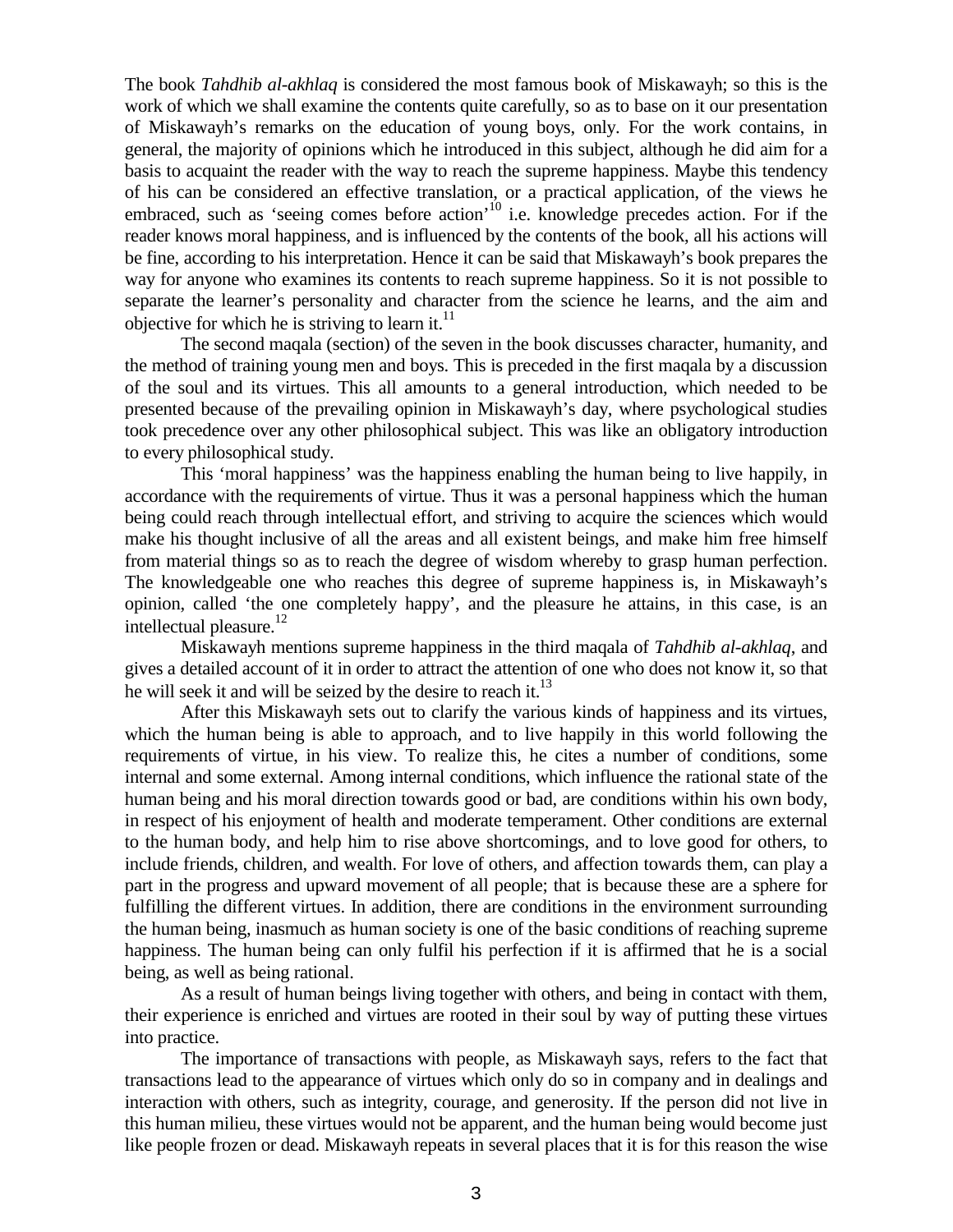men said that man is civil by nature, meaning that he needs a city, containing many people, for his human happiness to be complete. This being so, it is easy to refer the idea back to its original source, since Aristotle presented it in his book the *Nicomachean Ethics*. 14

Besides all this, the basic conditions for reaching happiness are psychological conditions and factors; this is because training the soul, cleansing it, teaching it, making it profit from general and particular experiences, are centred on the human's will and his ability to raise his inclinations, so as to attain the degree of happiness appropriate for him. The sixth maqala, entitled 'Medicine for souls', clarifies the importance for man to know his own defects. The seventh, entitled 'Restoring health to the soul', clarifies the method of treating the illnesses of souls. In this maqala, Miskawayh does not distinguish between evil and illness; and the psychological evils or illnesses he lists are: rashness, cowardice, pride, boasting, frivolity, haughtiness, scorn, treachery, accepting injustice, and fear. Miskawayh is concerned with talking about the fear of death, also grief. For he considers that it is not difficult for the rational man who desires to free his soul from its pains and save it from its dangers to examine the illnesses and treat them so as to be set free from them. This must be by success from God and by the man's own personal striving; both are required, one completing the other.<sup>15</sup>

The above may serve to explain that, for Miskawayh, ethics are very closely bound up with the objective of the human being's education; for he stresses continually that it is not possible to distinguish between the learner's personality and character, on the one hand, and on the other the science he learns and the aim and objective for which he is striving to learn it. This is what he stresses very clearly in the introduction to his book, stating:

Our aim in this book is that we should acquire for our souls a character, whereby we shall give rise to deeds which are all fine and good, yet will be easy for us, with no trouble nor hardship. This will be by craft and educational organization, and the way here is that we should firstly know our own souls, what they are, and what kind of thing they are, and for what reason they were created within us - I mean, their perfection and their aim - and what are their faculties and abilities, which, if we use them as is needful, will bring us to this high rank; and what are the things holding us back from it, and what will purify them so they prosper, and what will come upon them so that they fail.<sup>16</sup>

Ethics as a philosophical study is considered a practical philosophy, which strives to decide what should be; so examining this field of study does not lead to philosophical reflection as a final aim, but rather it is used in practical life. Maybe Miskawayh himself emphasizes this in his looking at philosophy and its divisions, for he sees that it is divided into two parts: a theoretical part and a practical part, each completing the other. $17$ 

It should be pointed out that when Miskawayh set out to talk of the training of young boys, he only approached this subject as his serious intellectual concern with the final end to which the human being is heading, or should be heading; and his moral philosophy, as a whole, brings the human being to reach supreme happiness; for there is no paradise nor fire, no reward nor punishment, since he distinguishes between philosophy and religion. He considers that religion retains man in his state of childhood and boyhood, where the faculty of the intellect is weak, while philosophy and supreme happiness remain for the human being's youth and manhood, where his intellect is mature and he knows how to use it towards the highest virtues and most perfect aims.<sup>18</sup>

The foregoing clarifies, to a great extent, how Miskawayh remained one of the Muslim thinkers most devoted to Greek philosophy. For he distinguishes between reason and faith, or between philosophy and religion, since the supreme happiness is a human happiness, one which is neither imposed on man nor withheld from him by anything outside the scope of his will, and issuing from an intellect greater and stronger than his.<sup>19</sup>

Within this framework Miskawayh's discussion of the training of young men and boys is placed, and within this framework also his viewpoint must be understood and read, in what concerns the choice of this age-group rather than another to talk about, and to present some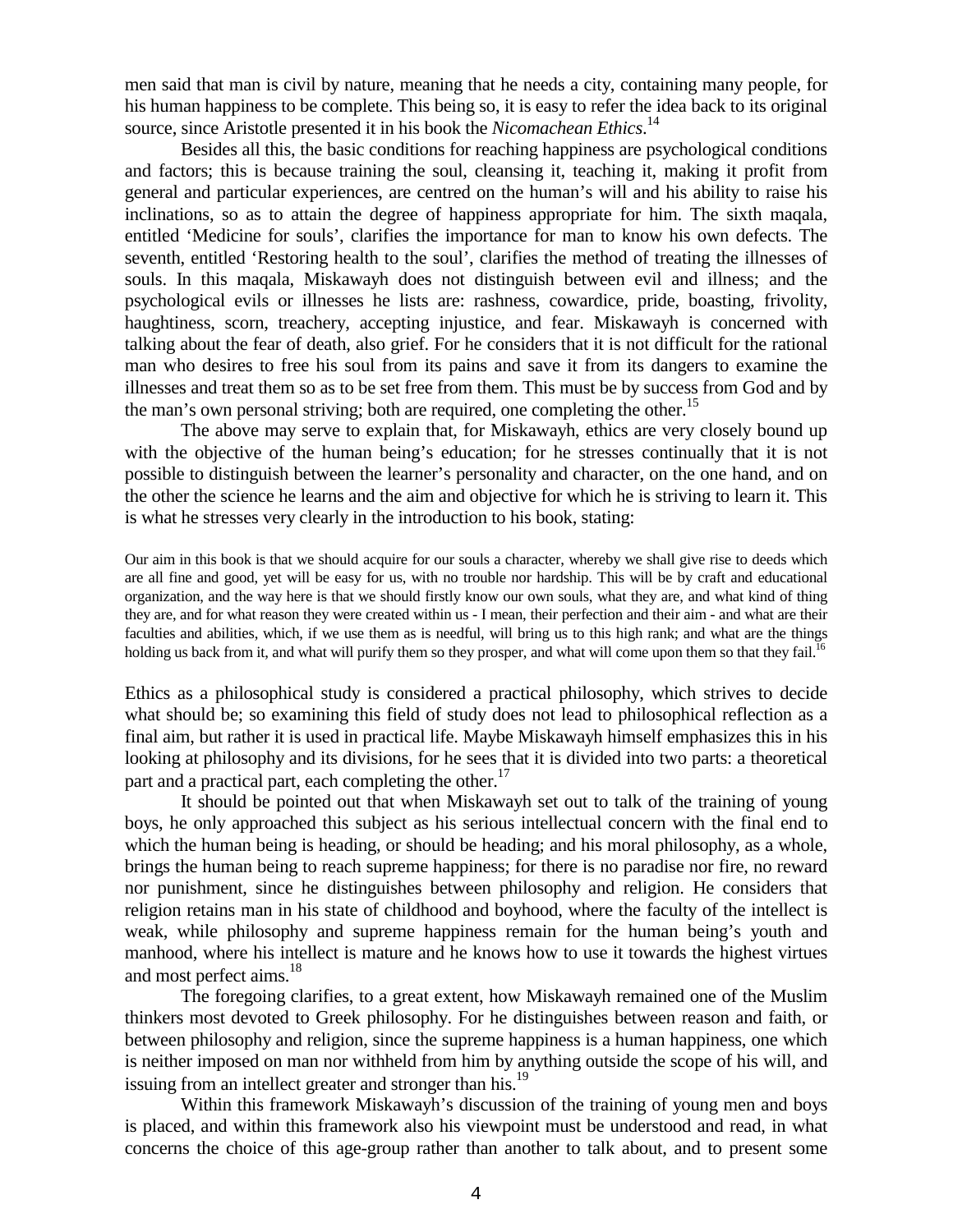opinions and viewpoints on the matter of their training.

## **The training of young men and boys**

In his writings Miskawayh did not use the word 'education' (*tarbiya*) since it was not a word widely used in his day and his milieu with the technical meaning it has today. It may also be well known that the word 'education' was only quite recently used in modern European languages with the meaning now intended. The tendency here has been to use the very same word which Miskawayh used in his writings, 'training' (*ta'dib*) so as not to impose on it more than was actually said, and in order to present his thoughts in connection with this important human process without encroaching on his rights.<sup>20</sup> The opinion here is that reading the text in accordance with the language of his age, and the meanings it carries which the writer himself intended to express, is more precise and closer to scientific integrity.

It is also useful to point out that the word 'teaching'  $(\alpha^{\circ}$ *lim*) was the word in widest circulation and most used in Islamic civilization to express what we mean today by the word 'education' in many of its aspects. So the words 'teaching' and 'learning' (*ta*<sup>c</sup>allum) are also very close to words like 'training' and 'culture' (*adab*), where they express the meaning intended. Their use was widespread also in the third and fourth centuries AH, likewise the word 'education'; now some consider that the Qur'an's use of them restricts them to what we today call the period of early childhood. This can be attested by reference to the Qur'anic words, for instance: 'Say, Lord, have mercy on them, as they nurtured (*rabba*) me when young.' (17:24). This being so, education indicates a task, of an obligatory nature, which is undertaken by adults, particularly parents, for the young.<sup>21</sup> If so, it can be said that the meaning of training primarily indicates the effort expended and directed by adults, to impart to the young desirable knowledge, morality, customs, and behaviour, to prepare them in the manner which makes them the acceptable human model within their society, i.e. the Muslim community of that time.

Miskawayh aimed to discuss 'refinement of character' and realizing this; he reflected, and based this on what was said by Aristotle in his book of *Ethics*, and in the book of *Discourses* also, that evil may be transmitted through training, even to the best; but not in all circumstances. For he sees that repeated warnings, and training, and people's adopting good virtuous policies, must have some sort of influence among the kinds of people; there are some who accept training and move swiftly towards virtue, and others who approach it, and move towards virtue slowly. $^{22}$ 

Miskawayh ends his discussion of this opinion by explaining his view that every person can be changed; having done this, he indicates its influence on young men and boys, and the necessity to train them. Miskawayh does not confine himself to this view of Aristotle, but deduces it also from the reliable laws that are the way God deals with His creation.<sup>23</sup>

So Miskawayh held that what the boy has been accustomed to since youth will be of influence when he grows up; hence, he discussed the training of young boys, to which subject he devoted some pages of his book. This was one part of his thinking to realize his aim; consequently he made use of one of the books available and well known in his academic environment, and indicated it with exceptional confidence. Maybe this was a result of his trusting that what he did not write about his original aim, despite its importance, the Greek author, well known in his day, achieved the very same objective. So he borrowed from him, and thus in the second maqala of *Tahdhib al-akhlaq* there is the following heading: 'Section on training young men and boys, the ideas taken from the book of Brusun'.

Certain Orientalists came across some copies of this book, including a copy in the Egyptian National Library (*Dar al-kutub al-misriyya*), with the title 'the book of Brisis on a man's management of his household (domestic economy)' (*Kitab Brisis fi tadbir al-rajul li-*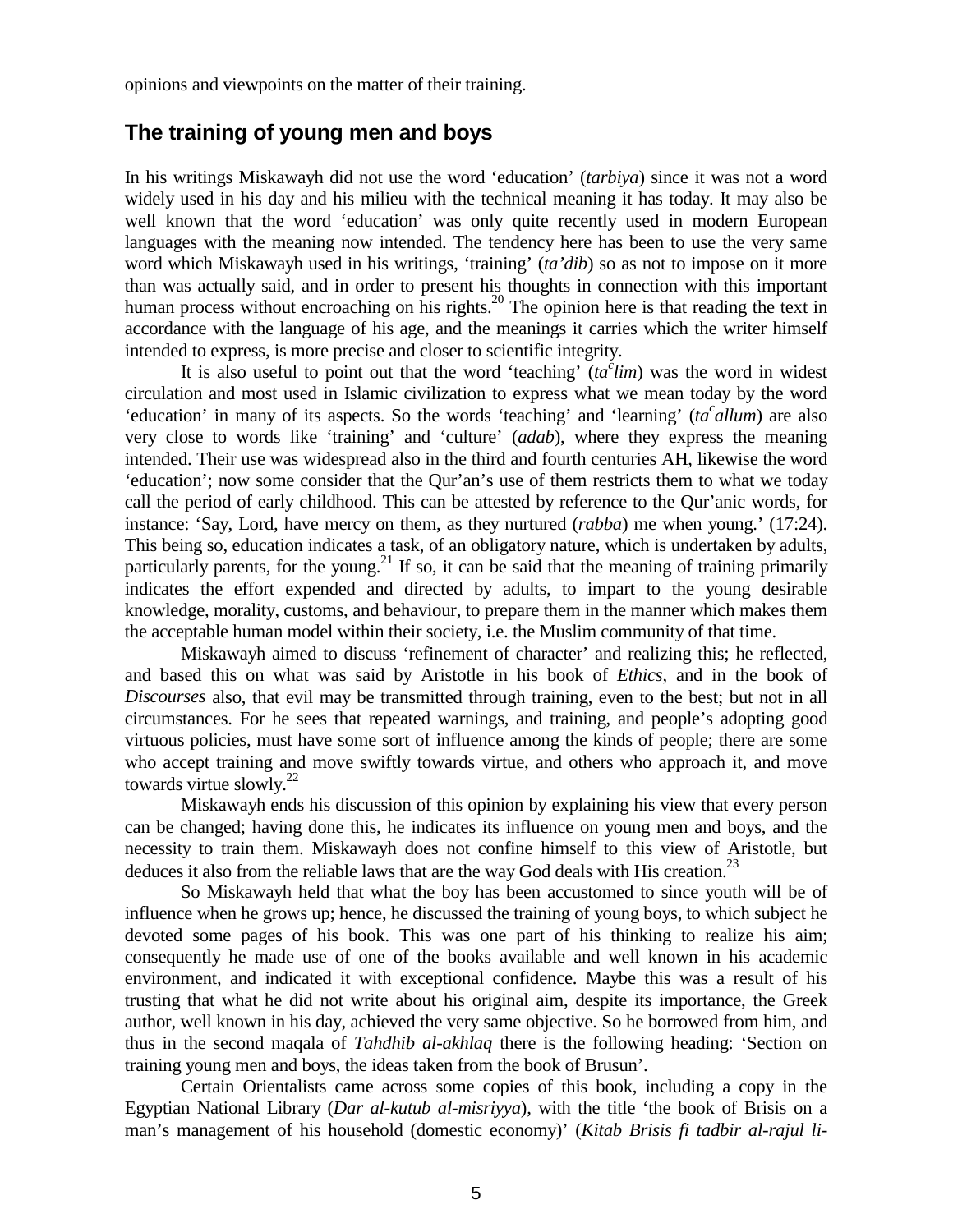*manzilihi*). However, the name was also written on an inside page of the book, as 'Brusun': which the German Orientalist Paul Kraus corrected to Bryson.<sup>24</sup>

Whatever the opinion, this book, or manuscript, turned his attention to treating the method of domestic economy, through the discussion of four points:

- 1. money
- 2. servants
- 3. women
- 4. children.

Miskawayh took from this Greek author only what he said about children, which emphasizes what was already indicated, and it could almost be a literal transmission in many places; however, he sometimes added certain personal experiments and observations resulting from his own life experience.<sup>25</sup> So it is useful to extract from this discussion some detail on:

# **The aims of training young boys, according to Miskawayh**

Maybe reflection on the title of his book, 'Refinement of character', will produce a swift result, the import being that he trusted in the possibility of refining and purifying morals from the evils and wickedness attached to them. To this end we see him determining 'that the art of character forming which is concerned with the betterment of the actions of the human being as human, this is the most excellent of the arts'. $26$ 

This trust is emphasized by the fact that in many places in his book he considers that his remarks about young boys are equally suitable for adults.<sup>27</sup> It is not easy for the adult to change his character, with which he has grown up and been nurtured, except according to special conditions; unless indeed he himself grasps the extent to which his morals are corrupt, and forms the purpose of changing them.

This sort of man it is hoped will abstain from his (evil) morals gradually and have recourse to the exemplary way by repentance and by keeping company with the good and the wise by the pursuit of philosophy. $^{28}$ 

The reason behind his emphasis on the possibility of refining character and purifying souls, and freeing the self from evil habits and the like, stems from his opinion about people, which is that they are either good by nature or good by reason of the law and learning.<sup>29</sup> Despite this, people differ in receptivity to training as regards eagerness for it, and their share of virtuous morality and fine dispositions.<sup>30</sup> Thence, they are not all in one single rank as regards acceptance of virtuous morality; and if they differ, then this difference and disparity between them, which is beyond reckoning, merits the greatest concern with training and habituation of young men to approved actions. For neglect of training will cause every human being to remain in the condition he was in during childhood. Put in another way, Miskawayh considers that humanity is in constant need of adapting what he was brought up to and became accustomed to in childhood, and also what suits him naturally. If he does not do this, he falls into the place of the wretched, and his link with God is severed. This wretchedness is confirmed if he continues in four characteristics:

- 1. laziness, idleness, and wasting his life without work, with no human benefit;
- 2. stupidity and ignorance, caused by failure to investigate and exercise the soul with the teachings spoken by wise men;
- 3. insolence, which results from neglect of the soul when it pursues desires and is unrestrained and seeks to commit sins and evil deeds;
- 4. the preoccupation which arises from persistence in ugly deeds. $31$

For each one of these kinds of wretchedness or illnesses there is a treatment, with which the intelligent man can heal himself, if he tries to set himself free. So the manners spoken of by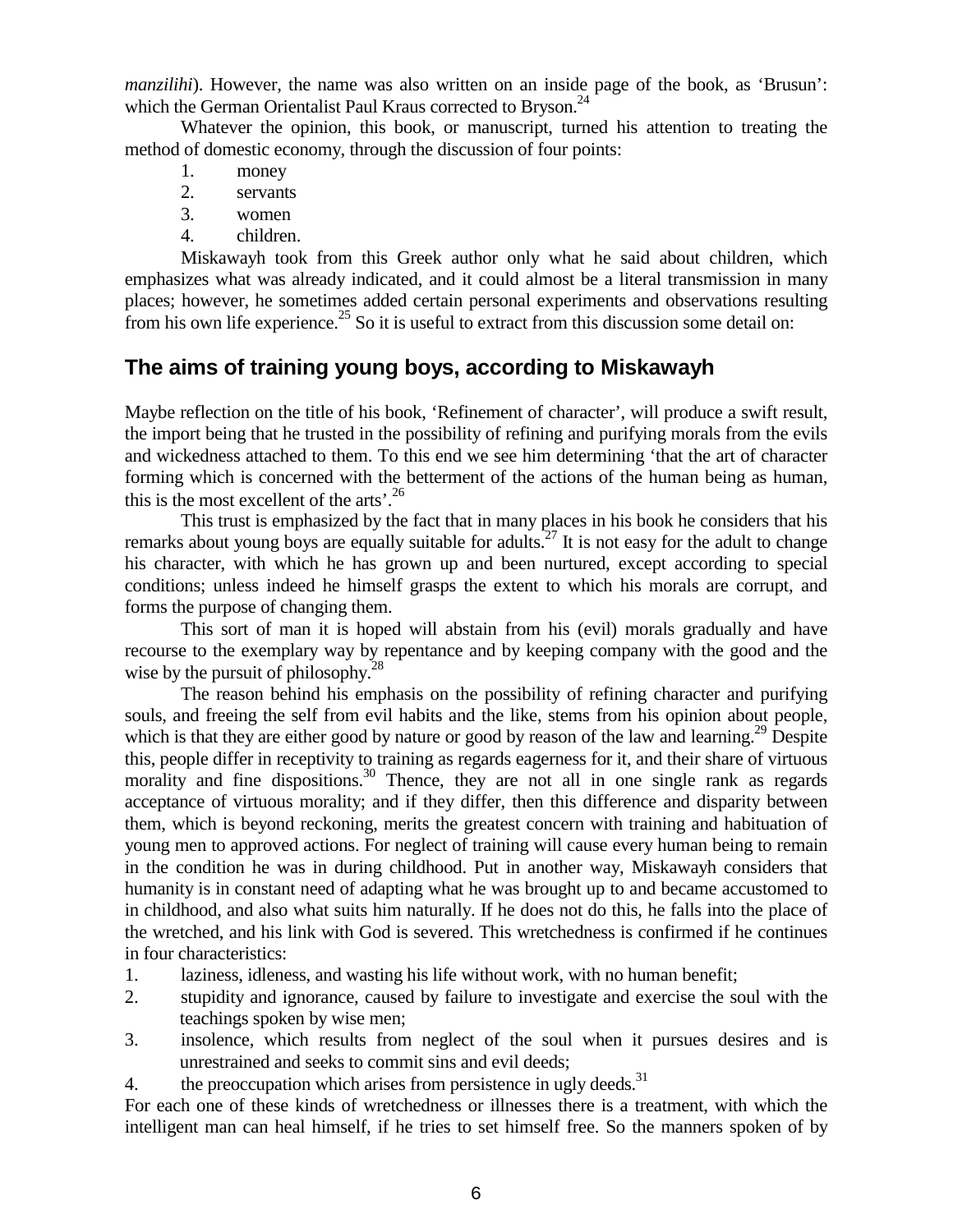Miskawayh to train young men and boys can bring about benefits which revert to the person so trained.

From another angle, training (or education) can be regarded as realizing specified aims, equally whether this be from the viewpoint of the one who assumes responsibility for it, or of the one subjected to it. To clarify this, we can present Miskawayh's own explanations, to extract from them the aims that can be directed to this business of training. Miskawayh says:

These good manners, which are useful to boys, are likewise useful to older people; but they are more useful to the young, because they habituate them to the love of virtues and so they grow up accordingly. Then it is not hard for them to avoid evils, and later it is easy for them to follow all the prescriptions of wisdom and the regulations of the Law (*shari<sup>c</sup>a*) and Tradition (*sunna*). They become accustomed to keep themselves from the temptations of wicked pleasures; they restrain them from indulging in any of those pleasures or thinking too much about them. They make them desire the high rank of philosophy and promote them to the high matters described at the beginning of this work, such as seeking proximity to God the Most High, and being near to the angels. They will also be favoured in this world, with a pleasant life, and a fine reputation. Their enemies will be few, many will praise them and seek their friendship, especially the virtuous. $32$ 

From this text, which is repeated in various forms in the *Tahdhib,* we can deduce more than one aim for refining and training in Miskawayh's view. Indeed, it can be said that these aims include some which are temporal, for this earthly life, and some which are concerned with the time after death, with the eternal abode. Each is interconnected.

That which is connected with training and avoidance of evils, and exercise of the soul, and following what the Law and Tradition define, and what wisdom prescribes: all this together leads to a goodly condition in this world, and a pleasant life, and a fine reputation; this is clarified in what actually happens, by way of having few enemies and many who praise him and seek his friendship and company. Thus, the practical aim attached to this earthly life, and resulting from the refinement of character, is bringing about the human being's adaptation to those around him: and this is exemplified in his conduct and his relationships with them. If he conforms with this, continues in it, and his knowledge becomes true and his action correct, 'sufficiency lies not in the knowledge of virtues, but in acting with them', as Miskawayh continually determines.<sup>33</sup> When the human being really acts in accordance with his knowledge, this demonstrates that he has reached the rank of the wise, or what can be expressed as the highest point of perfection in humanity.<sup>34</sup> The human being's personal effort in seeking knowledge, and in his work and his conduct, leads him to be: 'the happy, the perfect, seeking to come close to God the Most High, the loving, the obedient, and worthy of his friendship and love'. $35$ 

Since in Miskawayh's opinion, and as he says, also in Aristotle's, God is 'the Wise, the Happy, the Perfect in wisdom; He is loved only by the happy and the wise, for a being is only happy with its like'. Hence, whoever approaches God and so earnestly seeks His favour, 'God loves him and brings him close to Him, and he will be worthy of His friendship'.<sup>36</sup> Whoever approaches God, and God brings him close, becomes in this way supremely happy, with a happiness that cannot be surpassed. $37$ 

This is the final aim of man's journey through life, the conclusion of his work and his service here; and his striving to purify his character, as Miskawayh prescribed, and presented to others who desired his knowledge, in the hope of being helped to realize it.

By this definition of the final aim, there must perforce be the means enabling it to be reached; and consequently leading questions can be put, concerning the method of the upbringing of human beings in the way which helps them to fulfil this aim; and following on what Miskawayh said, the reply to this requires concern for the training and refining of souls; thence it is possible to begin by acquaintance with the souls of the young men and boys, and the factors influencing them, or what we could call in today's language 'Human nature and the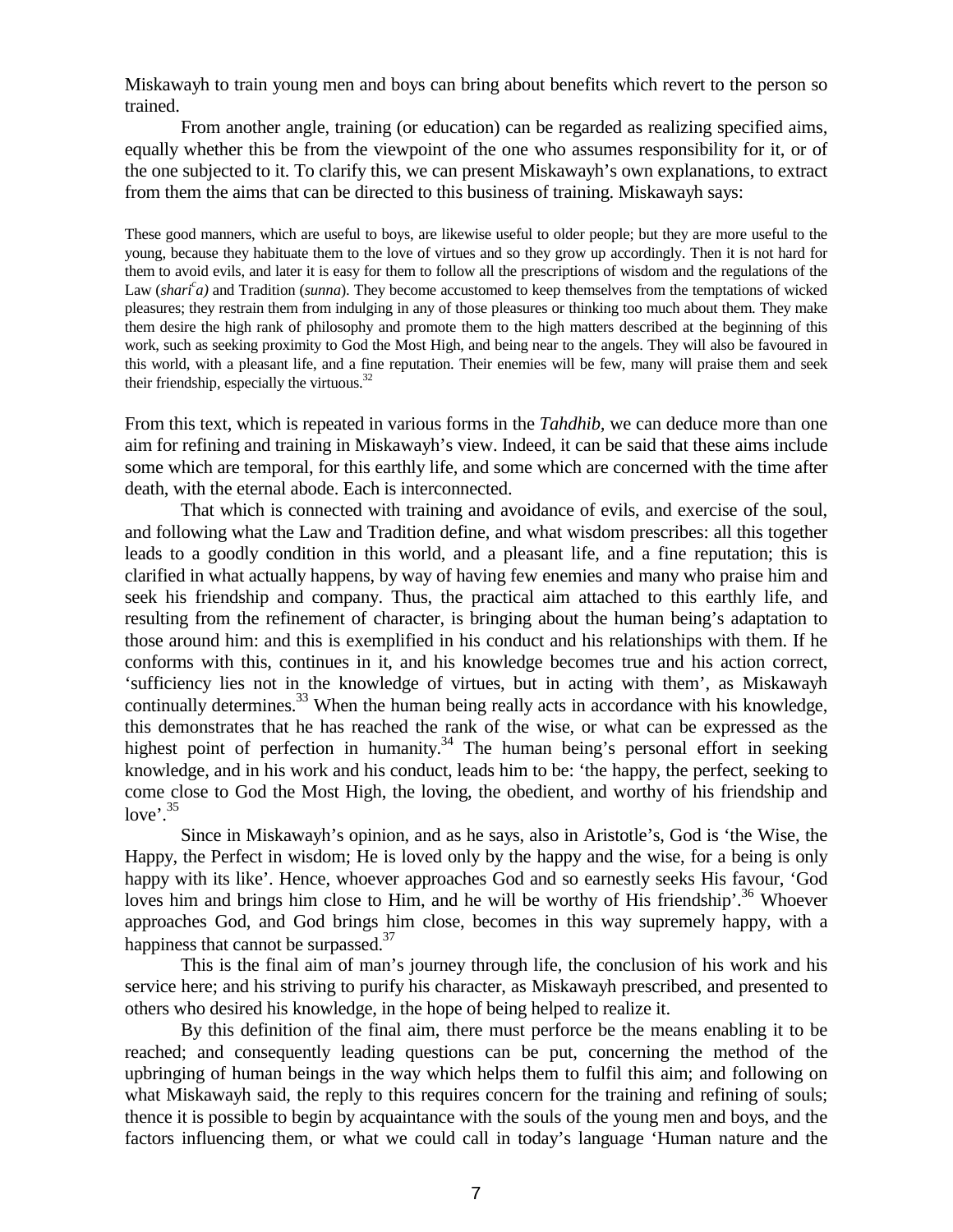factors influencing its formation'.

Humanity in general, Miskawayh considers, is the noblest of all existing beings on the earth which we inhabit.<sup>38</sup> The soul of the boy is ready to receive virtue, because it is 'simple, not yet impressed with any form, nor has it any opinion nor determination turning it from one thing to another'.<sup>39</sup> Also because the soul of the boy is ready to accept training; so there must be concern for the boy, and he must be cared for, and not left to one who cannot do this training well or who does not have fine characteristics and excellent habits. Miskawayh remarks that these opinions are taken from Aristotle, but he very soon turns in another direction to present the boy's soul and its faculties in a picture that agrees with what Plato had earlier said in the *Republic*. This is that the soul, as has been said, is divided into three faculties, the appetitive, the irascible, and the rational. These faculties appear gradually, as the boy grows, until he reaches his perfection and is then called rational. And diffidence is the sign of this intelligence, and the indication that the boy has reached the stage of discernment, and consequently training, since diffidence means his fear of doing anything unseemly. $40$ 

Also Miskawayh presents the means or the way by which it is possible to recognize or deduce when the boy has reached this state: which is, that by careful scrutiny of the boy his intelligence can be deduced. This is that when the inquirer looks at him and finds he has lowered eyes, does not stare, and his face is not insolent, this is among the signs of his nobility and his fear of doing anything unseemly, and his preference for the good, and attaining reason. So his soul is ready for training, fit to be taken care of, and must not be neglected. Miskawayh's experience in this field, with his Greek culture, is his guide and the source of his ideas.

The social environment in which the boy grows up plays an evident role in the formation of the boy's soul, or what can be called the business of bringing him up. That is because the boy's soul is simple, and as yet without imprint, and is ready and receptive to training, fit to be taken care of; when it finds itself in a bad social milieu, this leads to its being influenced by those around, and consequently its corruption: the soul accepts what it grows up with and is accustomed to, and hence comes the concern to watch over young men and boys in particular. $41$ The basic responsibility for this falls upon the parents.<sup>42</sup>

The aim in watching over the family here, and training the parents, is to reform the soul of the boy; for when he mixes with his peers and plays with those of his own age-group, he is influenced by them. In his early life, as Miskawayh remarks, he will be bad in his actions, relating what he has neither heard nor seen, passing on false tales. He may even stretch out his hand to other people's possessions, or may transmit stories which he hears, and may be overinquisitive. Because of all this, there must be a concern for training and refinement as long as he is a child, for children usually take more swiftly to learning and training. Their characters appear in them from the very earliest stage, and they cannot hide them nor dissimulate as an adult can who has developed to the point where he knows his own defects and so conceals them by carrying out actions which in fact are contrary to his nature. This being so, it is easy to recognize evil character among young men and boys and to work to set them free from it, and habituate them to virtuous morals since it is possible for them to receive these swiftly.<sup>43</sup>

# **Methods of training the young boy**

Beginning with these views, Miskawayh presents the methods that are followed in training and refining the boy's soul. Some of these seem abstract, seeking to influence the boy's soul, and some are connected with his conduct and his external appearance. These can all be detailed as follows: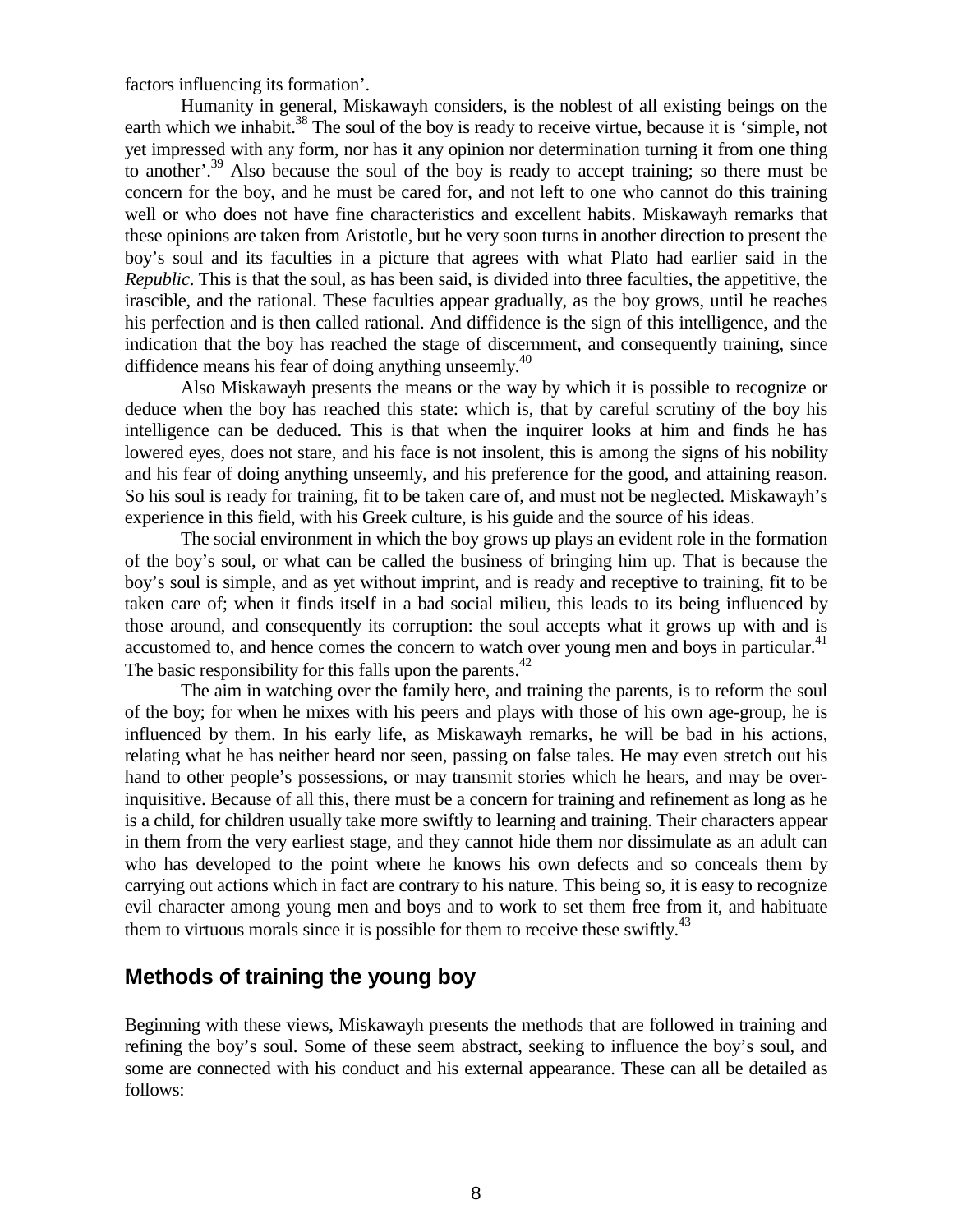## METHODS OF TRAINING THE BOY'S SOUL

For him the psychological aspect is the most important, so he began with mentioning a number of abstract methods; to start with, Miskawayh gives a number of positive aspects, i.e. attraction, and these ways include:

- Praise is considered one of the most important of these means and methods suggested; that is, praising the boy for the good things he does which are acceptable to the adults; and also adults who do good deeds should be praised in his presence. All this emphasizes fine actions, whether performed by him or by adults, and by those considered to be an example for him.
- Encouragement to rise above the desire for food and drink and fine clothing. Encouragement here is by commending abstinence from these things and contentment with only the small amount necessary.
- He should be trained to admire generous characteristics, such as preferring others over himself in matters of food and drink, and he should confine himself to what is moderate and seek it.
- He should be warned of punishment, and made to fear blame for any evil deed he may demonstrate.

If intimidation is employed, this must be by degrees, for if the boy transgresses in any matter which has been mentioned to him, and made attractive to him, or he ceases to do this, then it is best, in this case, to pretend not to have noticed, especially if he himself realizes the error and tries to conceal it and hide it from others.

If it is necessary to reproach the boy for what he has done, so that he will not revert to it, then this should be done in secret; because disclosing these matters might lead the boy to be impudent, and he would think little of hearing blame, and consequently indulging in detestable pleasures to which his nature incites him. These pleasures are numerous.<sup>44</sup>

After all these psychological methods, the educator can have recourse to physical punishment if the preceding methods are not successful, and if it is really needed.<sup>45</sup>

## MANNERS LINKED TO THE BOY'S CONDUCT

These rules of conduct are connected either with sensory pleasures such as food and drink, or with the external appearance such as clothes, or finding relaxation from the weariness of study. However, these also have their rules such as play and physical exercise, and other rules linked to his conduct and his relationships with others; these are now given in detail.

### *Rules of food and drink*

In this case, the boy must understand the basic aim of taking food, that it is a necessity and is desired for the health of the body, not as a means of sensory pleasure; hence he looks on it as medicinal for the body, to remedy the pains of hunger and guard against illness.

Since food is not desired for its own sake, nor for its sensory enjoyment, or that should be the case, Miskawayh presents a collection of advice which can be said to be more appropriate for the ascetic Sufi novice than for a boy in his prime, and at a fundamental stage in his growth. In Miskawayh's view, the educator is meant to make the boy despise the idea of food, and should reduce its amount and its variety; so he should restrict himself to one kind when he is eating, and should sometimes eat dry bread on its own. Miskawayh considers that if these manners are commendable for the poor, it is even better to have the rich seek them. Meat should be infrequent, and going without it most of the time is better, together with abstention from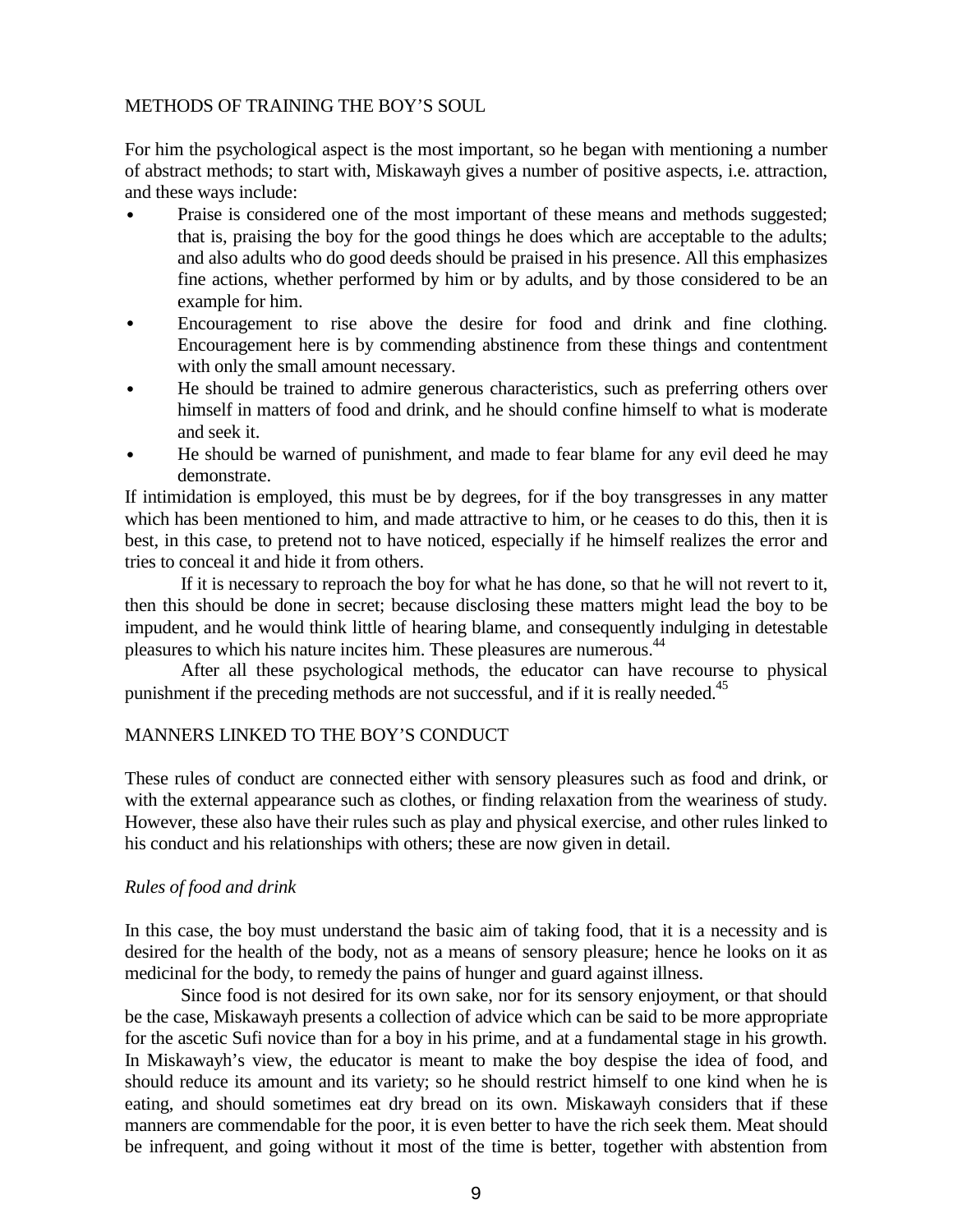sweets and fruit.

The main meal is best taken at supper, so that it will not lead him to sleep during the day, for this is not approved.

Food has its manners which must be watched over, and here Miskawayh advises the boy not to hurry over it, and to chew it very well; not to let his glance dwell for long on the food and the people eating, and where they put their hands, and not to stain his hands or clothing.

The boy must not drink during the meal, and must beware of wine and any kinds of intoxicating drinks, for these are harmful to both body and soul. Furthermore, the boy must avoid attending any drinking sessions, so that he will not hear the follies which go the rounds at such times, unless they are attended by well-bred, virtuous people, from whose conversation and knowledge he can profit. Here, it is noticeable that Miskawayh did not say that wine is something forbidden, as is clearly laid down in the Islamic religion; thence, in his view, the prohibition is not from the rulings of the Islamic religion as they are the exemplary view of how the virtuous man should be, and the morals to which the boy must be trained and habituated.

There are rules of etiquette connected with the boy's external appearance also:

### *Rules of etiquette for clothing*

Miskawayh explains that the boy must grow up in the way right and fitting for people of nobility and honour; so he should wear white clothing, and avoid coloured or patterned clothing, since that is more proper for women and slaves. This has to be repeated in the boy's ears many times, so that he may be brought up, or grow up, in this way. Also the boy is asked not to adorn himself with what women would wear, nor to wear a seal-ring except when this is needed, nor to wear his hair long. This counsel extends to not taking pride in his father's possessions, whether food or clothing or anything else. Love of gold and silver is a disaster, and the boy must be advised to avoid them and not to use them in any shape or form.<sup>46</sup>

It is a duty to care for the body, since it brings its benefits to the boy, and here there are rules of etiquette which he should learn and follow; so Miskawayh is concerned with physical exercise. Despite the importance of this exercise for the body, Miskawayh did not neglect also the psychological effect of play, and hence he puts forward some features that must be present.

### *Rules for physical exercise and play*

Miskawayh advises giving the boy the opportunity to play at certain times, although this play must be of a good kind, to let him relax from the weariness of learning and observing etiquette; however, there should be nothing in this play to cause the boy pain or distress.<sup>47</sup>

If play here is necessary for relaxing from the exertion of training, physical exercise is important to the body, since the boy must be accustomed to walk, to move, and to ride, so that he does not become lazy; this because the various kinds of exercise dispel dullness and awaken energy and purify the soul.<sup>48</sup>

In connection with this, too, Miskawayh warns against sleeping for too long; for this makes him lazy, dulls his mind, and deadens his thought; and he determines the boy must be prevented from sleeping at all during the day.<sup>49</sup>

Miskawayh then presents a group of the various manners with which the boy must be provided. These as a whole prescribe the features distinguishing what may be called the refined man or the virtuous man, those features that society in general accepts and which can be defined as follows:

## **General rules of conduct**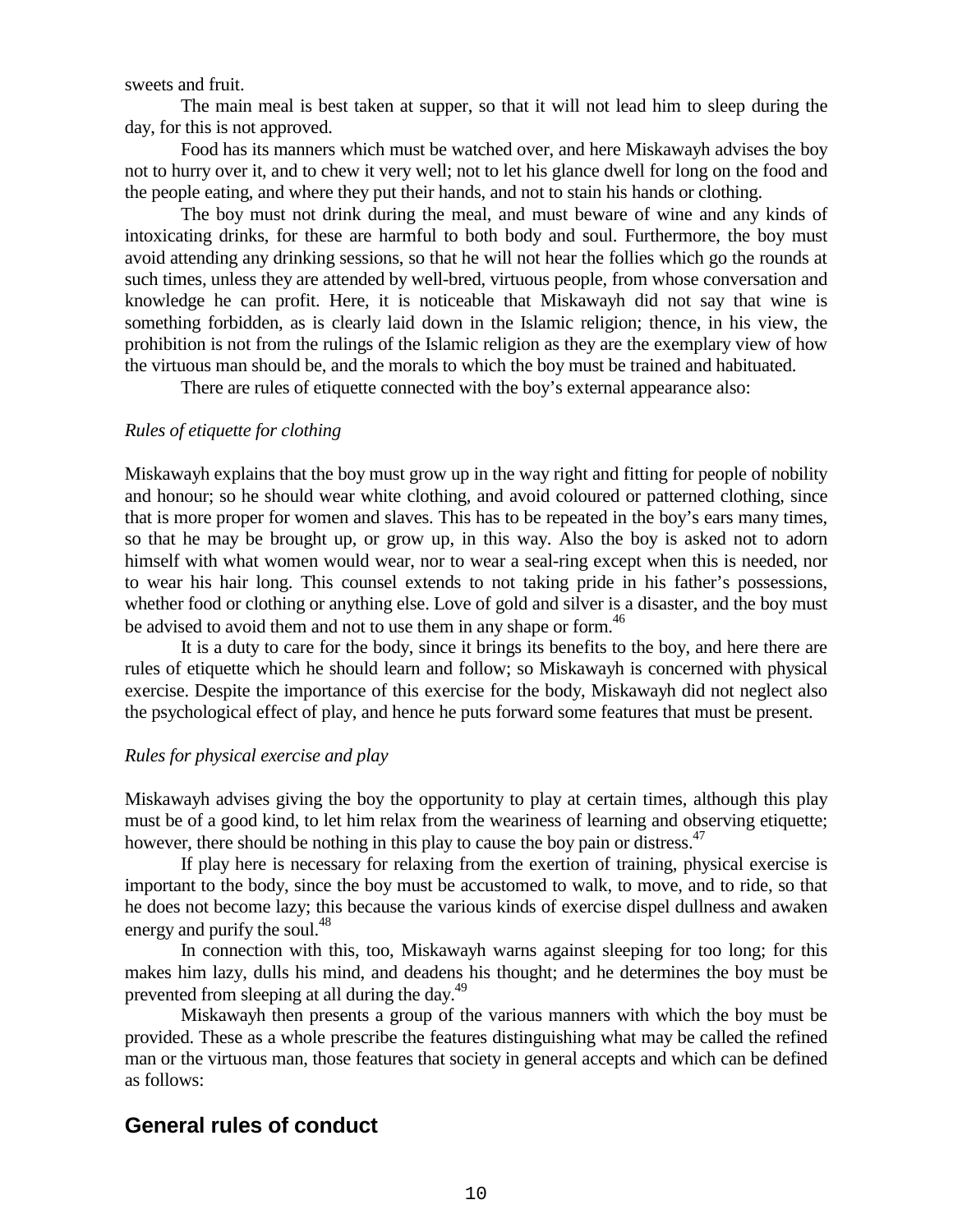Miskawayh sets forth a number of rules of etiquette (*adab*) connected with the external appearance and the general image of the virtuous human being in his society, to all of which the boy must be brought up and accustomed. He must not spit when in company, nor blow his nose, nor yawn in the presence of others; he must not cross his legs, nor put his hand beneath his beard, or support his head between his hands, because to do these things is a sign of laziness.

Concerning the ethical aspect, Miskawayh mentions another collection of rules of etiquette which the boy must grow up with, as a kind of personal virtues, which are related to his dealings with others: for example, never to swear, whether truthfully or falsely, for that is disgraceful for men, though it may sometimes be necessary. In addition to not swearing, the boy must be accustomed to talk only a little, and only in reply to questions. He must become used to listening to those older than himself, and keeping silence before them; he must be prevented from saying anything evil, from uttering insults, curses, or foolish talk; he should be encouraged to fine and elegant speech, to greet others in a graceful fashion.<sup>50</sup>

The boy must also become used to obeying his parents, teachers, and trainers: he should regard them with respect and honour, and fear them. If the teacher chastises him, the boy must learn not to show pain, so he must not cry out nor ask anyone to intercede for him; for such is the conduct of servants or slaves without fortitude.

It is vital also that the boy be accustomed to serve himself and his teacher and all who are older than him; however, it is in particular those boys who are the sons of the wealthy and affluent who most need to be brought up and habituated to this conduct.

Despite all that has been indicated, the person who cares for the boy and undertakes his training has the duty to give him the opportunity for rest, and also must be kind to the boys and reward them for good conduct with something better.

Miskawayh transmits all this as it is sometimes, but sometimes changes it somewhat and expands what he takes over, in a style much finer than that of the Arabic translation in the manuscript kept in the Egyptian National Library.<sup>51</sup>

It is most likely that Miskawayh did not continue to copy from the Greek philosopher Bryson, but rather that he added material of his own which he considered completed what he borrowed; and these opinions were influenced either by his personal experience or by his Islamic environment.

Some of the opinions he sets forth confirm his awareness of the importance of the early stages of human maturing, or the early stages of growth, for on these are built many characteristics in the person's future life, as is well known nowadays. If this is the case, it confirms the importance of the first years in the boy's upbringing, and the influence of the environment on his character in particular; and in the light of his personal experience, he makes deductions regarding what went before. This is clear in his reference to the virtuous kings of Persia, who used not to educate their sons among their retinue, their servants, and their companions, for fear that they should be influenced by them. For this reason, the Persian kings used to send their sons in the company of trustworthy men to distant regions where their education was undertaken by tough people living a harsh life, who did not know luxury or ease. These kings of Persia were imitated by many of the powerful leaders in the Abbasid caliphate at that time, who would remove their sons to distant places, so they could grow up in their character far from the people and customs in wicked countries.<sup>52</sup>

Being at some distance from his teachers the Greeks, he quite soon differed from them; inasmuch as he states that the first of all teachings is the Shari<sup>c</sup>a, which must be inculcated into the human being while young. That is because the foundation on which character is built later is the Shari<sup>c</sup>a, and as Miskawayh affirms, it is: 'that which reforms the young and accustoms them to good deeds, and prepares their souls to accept wisdom and seek virtues and reach human happiness, with sound thought and correct reasoning'.<sup>53</sup> This being so, the responsibility for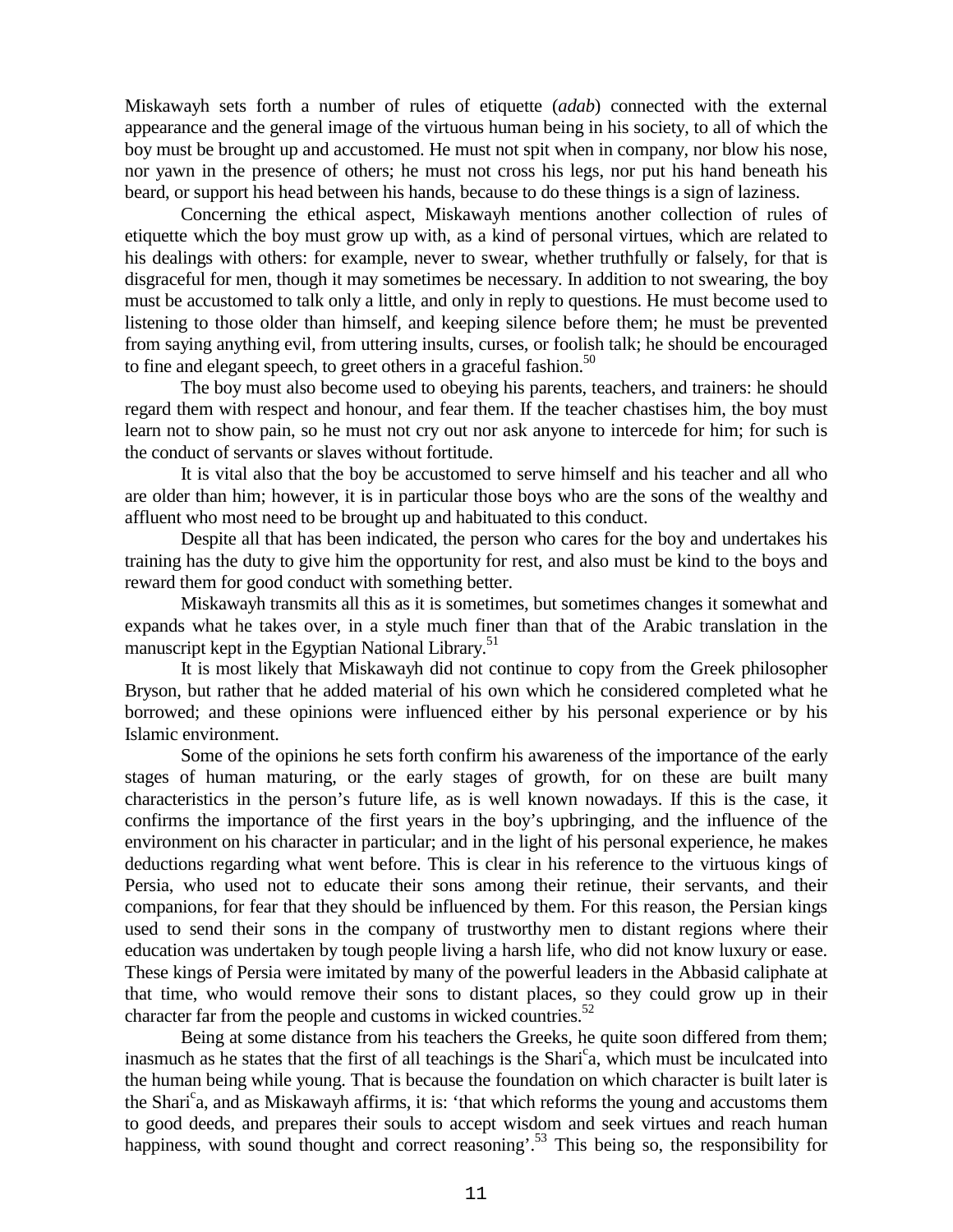children's upbringing and directing them in accordance with the law's requirements falls on the shoulders of the parents.<sup>54</sup>

The purport of this is that the first years of education, or years of upbringing as Miskawayh calls them, are the basic years; so this demands concern for them, and therefore he confirms:

Whoever in his youth happens to be brought up by the rules of the Shari<sup>c</sup>a and is made to observe its duties and provisions until he is habituated, then studies books of ethics until these manners and good qualities are confirmed in his soul by proof; then he studies arithmetic and geometry, so he becomes accustomed to true speech and correct demonstration.<sup>55</sup>

Here Miskawayh makes religion a foundation for training and refinement; and after the supports of faith are established in the boy's soul, he can study books on ethics, then arithmetic and geometry, or whatever can be deduced or proved by rational proofs. If it can be said that in this there is much influence of the Islamic environment in which he lived, and the culture in which he was brought up, which influenced his intellectual orientation, yet as is made clear in the texts we have quoted, he does not specify any particular Law or definite religion.<sup>56</sup> All the same, when we take over his words, concluding that he is talking about the Islamic Law or the Islamic religion, since he lived within the Islamic community, despite this being a sound conclusion, it remains the reader's viewpoint as to what Miskawayh wrote, and is not precisely what he said.

Whatever the opinion, knowledge of the Law is only an introduction or a preparatory stage for souls, so that they can later accept wisdom, for with continued growth the soul can reach the stage of longing for the sciences and knowledge, and seeking virtues, and reaching human happiness.<sup>57</sup> By becoming habituated to virtues and persevering in them, it becomes easy for the boy to reach 'the high rank of philosophy'.<sup>58</sup>

## **Observations and critique**

The preceeding may give a picture of the basic features of Miskawayh's educational ideas that he put forward in one of the most important of all his books; it contains also a selection of his words from The Book of Happiness (*Kitab al-sa<sup>c</sup>ada*). His words of 'advice to the seeker of wisdom' or philosophy which were included in Yaqut's biographical dictionary of literary men (*Muc jam al-udaba'*) drew a picture of the philosopher of ethics as he imagined him. This is almost explained and repeated in his words in the *Tahdhib*. 59 Perhaps it is also possible, from the books referred to and the previous swift overview of his opinions, to set out a clear picture of the Greek influence on the thinking of a Muslim philosopher who drew on the culture of the age he lived in and took from it what was best. He had the greatest admiration for, and confidence in, the famous Greek philosophers, those who still hold their place in human thought. This confirms the clarity of his vision and his ability to choose from among the kinds of culture reaching the Islamic community; indeed, it also confirms the ability of Islamic civilization to take up the sciences coming to it from previous civilizations, to make use of them, to work with them, and add to them.

Maybe this is emphasized by Miskawayh's indication that he borrowed what he found suitable in the works of the Greek 'Brusun', as he referred to him. Of all the Muslim philosophers and thinkers whose intellectual works have come down to us, he is the only one to have said this.

Something which emphasizes and clarifies our view here is the fact that there are some who think that certain well-known Muslim philosophers, apart from Miskawayh, borrowed from this book of Greek origin, though they did not mention their source - such as Ibn Sina (370-428/980-1037) and al-Ghazali (450-505/1059-1111).<sup>60</sup>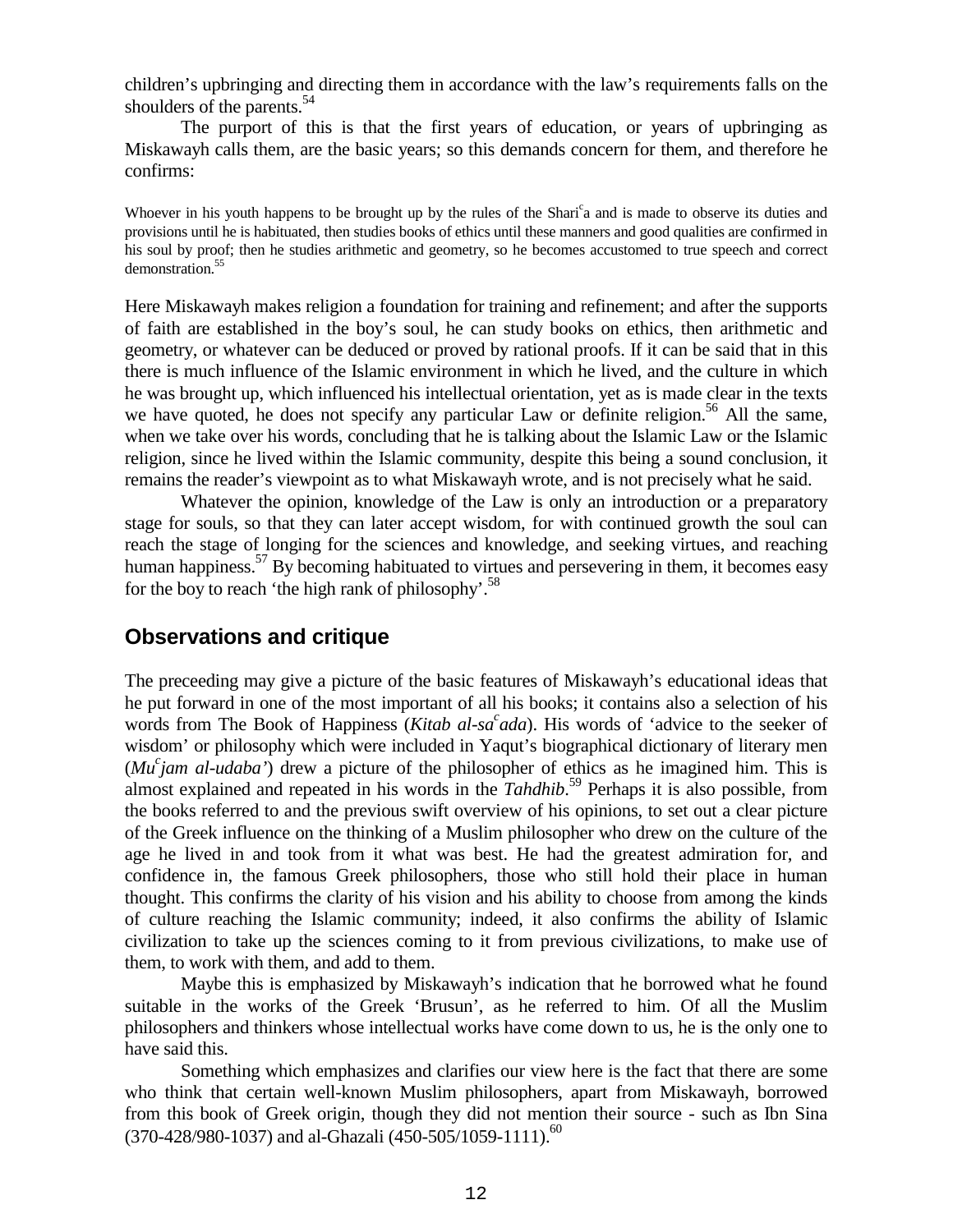Further clarification can be found in the work of an Orientalist M. Plessner, who in the 1920s published an 'Arabic' translation of a Greek text entitled *Kitab Brusun fi tadbir al-rajul li-manzilihi* (Book of Brusun on domestic economy) (Heidelberg 1928). He observed that 'the Book of Policy attributed to Ibn Sina is no more than a summary of the book of Bryson'.<sup>61</sup> When comparing the Book of Policy (*Kitab al-Siyasa)* published by Louis Cheikho, in a collection of ancient philosophical articles of some famous Arabic philosophers (*maqalat* falsafiyya qadima li-ba<sup>c</sup>d mashahir falasafat al-<sup>c</sup>arab) (Beirut 1911), he found that the content is concerned with the theme

that the human being is a civil animal needing to live in society for the sake of fulfilling his basic needs. He divides up man's policy for his needs or management of his affair into five sections: a man's conduct of himself, his directing his income and expenditure, his ruling his family (wife), his guidance for his children, his governing of his servants. What comes under these headings is in the Epistle of Policy, a precise summary of what is in Bryson's book already mentioned.<sup>62</sup>

This is what has been said by some, to explain Ibn Sina's borrowing from Bryson. Abu Hamid al-Ghazali may have done just the same, although he does not indicate that he borrowed from anyone. However, a reading of the section in *The Revival of the Religious Sciences* (*Ihya' c ulum al-din*) on training boys, entitled 'Explanation of the way in the exercise of boys when they are first growing, and how to train them and improve their character' <sup>63</sup> shows clearly the points of resemblance between what was said by both Ghazali and Miskawayh, borrowing from another source; which has led some to say that al-Ghazali copied from Miskawayh without indicating the fact.<sup>64</sup> Despite this, and as it is now known that Miskawayh borrowed from and clearly defined his Greek source, then it may perhaps be said that the source of both was the same, except that it is the Greek heritage translated into Arabic in a variety of versions. In this case perhaps al-Ghazali was one who copied directly from the text of Bryson, well known before his time and perhaps also during it, and did not borrow from Miskawayh; or perhaps he read the Greek original, and also read Miskawayh, and took from them both; for not much real difference exists between the translation and the composition.

Despite all this, the fact remains that both were influenced by an Arabic translation known as 'the Book of Brusun (or Brisis) on domestic economy'; that each of them still kept his distinctive viewpoint and his aim in training young men and boys in particular, and the aspects of his philosophy as a whole. Maybe it can be said also that although al-Ghazali was influenced by this, yet his expression of the final aim of training young boys remained closer to the spirit of the Islamic religion than Miskawayh; that is because for al-Ghazali the actual content of education, or its material, was taken from the Qur'an and the Prophet's sunna.<sup>65</sup>

Perhaps it also needs to be pointed out that Miskawayh was content simply to talk about the training of boys, without giving any details concerning the content of this training or the educational material which should be learnt by the boy; likewise he did not refer to the teachers, nor their manners and culture, as did others whose aims were in fact to write about the educational process and things connected with it.<sup>66</sup>

If Miskawayh wove together his thinking from both religious and philosophical sources, or he did not hesitate to take over what the minds of wise men had concluded in the moral realm and met with the objectives of the Islamic shari<sup>c</sup>a - yet his being influenced by the new cultures was not entirely good. For what is particularly noticeable in everything Miskawayh said previously is that he spoke only about training young boys, to the exclusion of girls, and he did not direct any obvious care towards them nor to women in general. In this he was influenced by the source from which he drew, or the portion of the book that he uses, and did not add to it. In this case, it would seem Miskawayh was writing for an imaginary, non-existent society, one in which women had no place, and thence he restricted his discussion to boys, the men of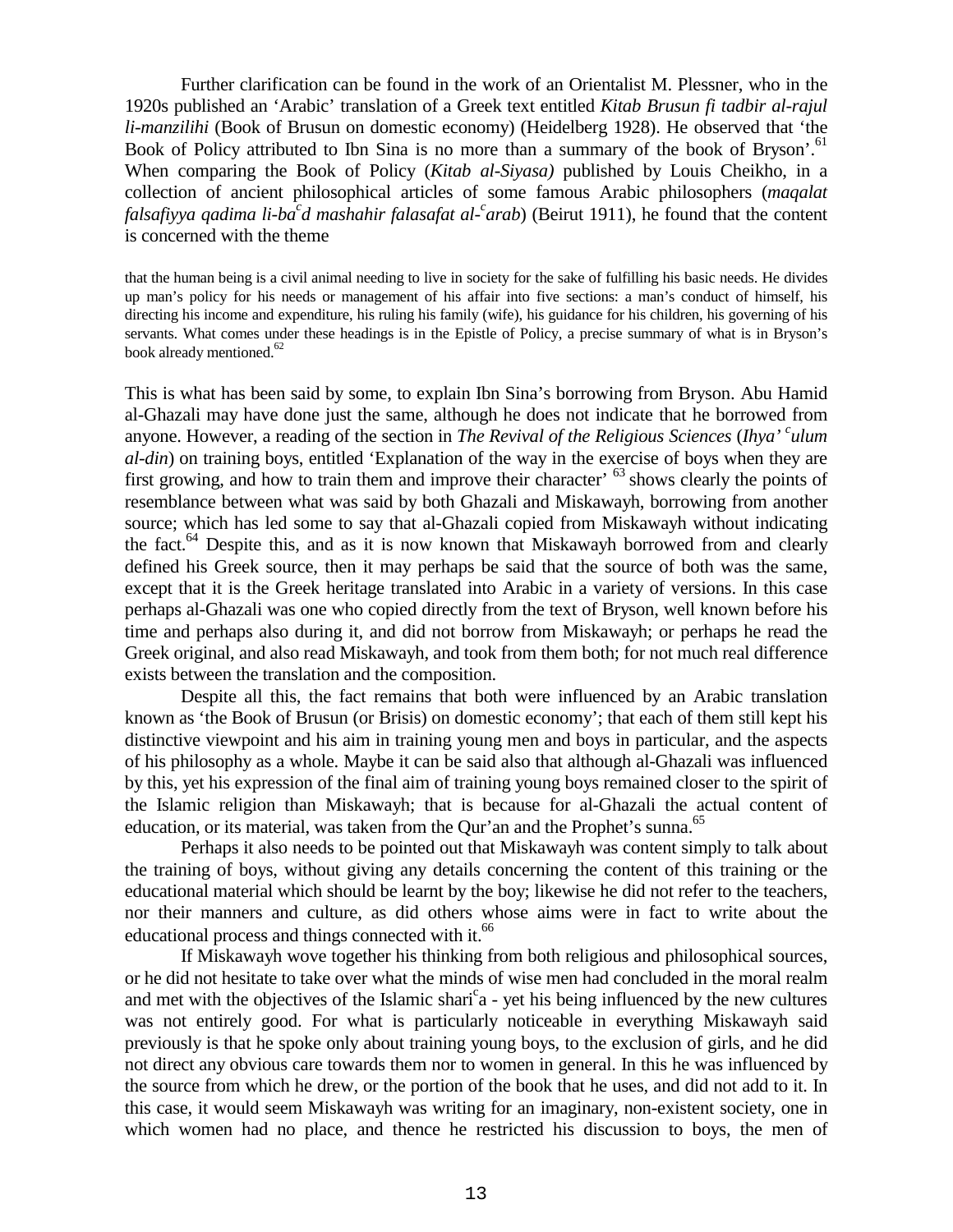tomorrow, and no more. Maybe it has been said also that he did acknowledge the existence of women in his society, yet the evil opinions widespread about them, and influenced by the new cultures, caused him not to give any concern to them. For the philosophers, or those who were influenced by the new philosophies, opposed the spirit of Islam and what was decreed by the Tradition (*hadith*) and sunna of the Prophet, in this point in particular, where they confined themselves to men in expressing their educational opinions, and kept women well outside their concerns in the sphere of teaching.<sup>67</sup>

If Miskawayh did distance himself from natural life on this point, yet the rules of conduct which he presents and the exercise desirable for training young boys did not show concern for this boy's existence in everyday life, and did not prepare him for customary practical human life, to the extent that it prepared him for a life closer to that of the military, harsh, tough, and ascetic. In addition to this, what he would acquire as a result of this endeavour would be much clearer when the soul freed itself from the body; for the reward is for later, when this life is finished, when the spirit will obtain closeness to the Perfectly Happy, as has already been mentioned.

Although Miskawayh indicated society in a city, and its necessity for the human being, he did not refer to the various kinds of work with its necessity and importance for the permanence of this city and also for the human beings living in it. That is, he did not speak about preparing the boy for work, and his various roles as producer and consumer, one with a profession or craft or labour by which to provide for his future. By reference to his words about the necessity of linking learning with action, the action meant here seems to be human conduct in general, and not productive work from the economic angle as we understand it today. This also places him nearer the thought of the new culture, regarding its elevation of intellectual activity and leaving work to the lower orders in society, to servants and slaves. So he did not consider preparation for earthly life, from the angle of work and acquiring a livelihood, to be among the aims of the upbringing and training of young boys. Maybe this could be interpreted as saying he did acknowledge that his book was for the few, and not for the general public; therefore that he was presenting an education to prepare a learned, thinking élite, striving to purify the soul, with sufficient time and maybe also ampleness of life-style which permitted them that, for then the aim of training was all concentrated on benefit for the individual in the first place and not for the whole community.

Although the responsibility of refining and purifying the soul is an individual one, where every human being is responsible for himself in the first place, and then to complete the virtues he can help others in following along the way - yet Miskawayh did not speak of acts of worship obligatory for mankind in Islam, for these are responsibilities which fall on the shoulders of the adult person. Nor did Miskawayh mention any one of the foundations of culture in the Islamic community, except for religion and the learning and sciences and so on, which are closely connected with it. Maybe he considered this among the matters which are completed at an early stage, which the individual can reach and practise without much assistance; or that they have their foundations to which the boy can be directed; then what he presents in his book is only concerned with particular matters known only to the privileged. This may be borne out by the fact that Miskawayh's talking about training young boys was only one part of his ethical thinking, and was not one of his precisely intended  $aims<sup>68</sup>$ .

To sum up the foregoing, the basic aim of training and exercise and acquisition of knowledge, and working by it, is the refinement and purification of the soul: thence fulfilling its perfection in this world, then reaching its happiness, realized by proximity to the Perfectly Happy.

So the basic, and final, aim of training is an ethical aim, although it speaks of closeness to God by way of seeking to resemble Him in the hope of proximity to Him, and acquiring absolute happiness by this proximity. This idea is taken mainly from Aristotle, following what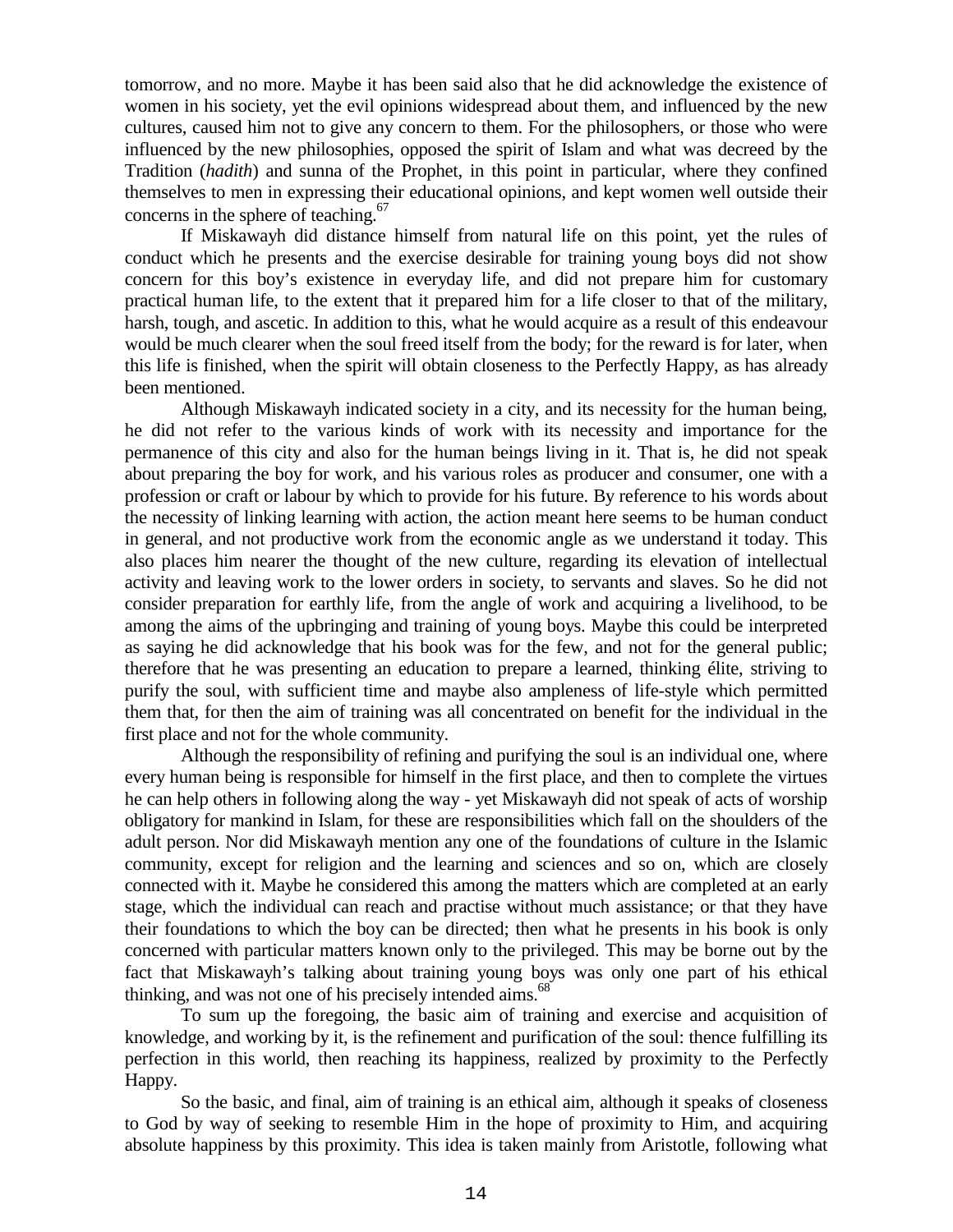Miskawayh says about happiness by closeness to the Perfectly Happy, and is not satisfaction of God and attaining the reward in His paradise which God the Most High promised to His servants who follow His commands and avoid what He prohibits. It is confirmed that 'the Happy' is not one of the attributes of God the Most High in the Islamic view; so bringing the human soul to realize supreme happiness by closeness to the Perfectly Happy after being set free from the body, in its picture which Miskawayh presents, expresses only an ethical philosophical aim, rather than a religious aim. Hence, although Miskawayh lived in an Islamic cultural environment, he directed his intellect to Greek thought, and his aims for upbringing and training and refinement, or education in today's language, were an expression of the culture which he had borrowed from, not the culture in which he lived. Nevertheless, the basic credit here goes to the spirit predominant in the Islamic community, which could permit at least some of its thinkers to transmit, or be influenced by, cultures of other nations previous to itself, without impediment; and it confirms also the idea of the meeting of cultures and the cross-fertilization of world civilizations and their mutual influence, in an ongoing movement of human thought. The human being will always remain capable of producing knowledge, seeking to increase it, transmitting it to others, adding to it, renewing it; which means it merits continual care and attention, to teach it, and, following Miskawayh's example, to refine character and purify the dispositions.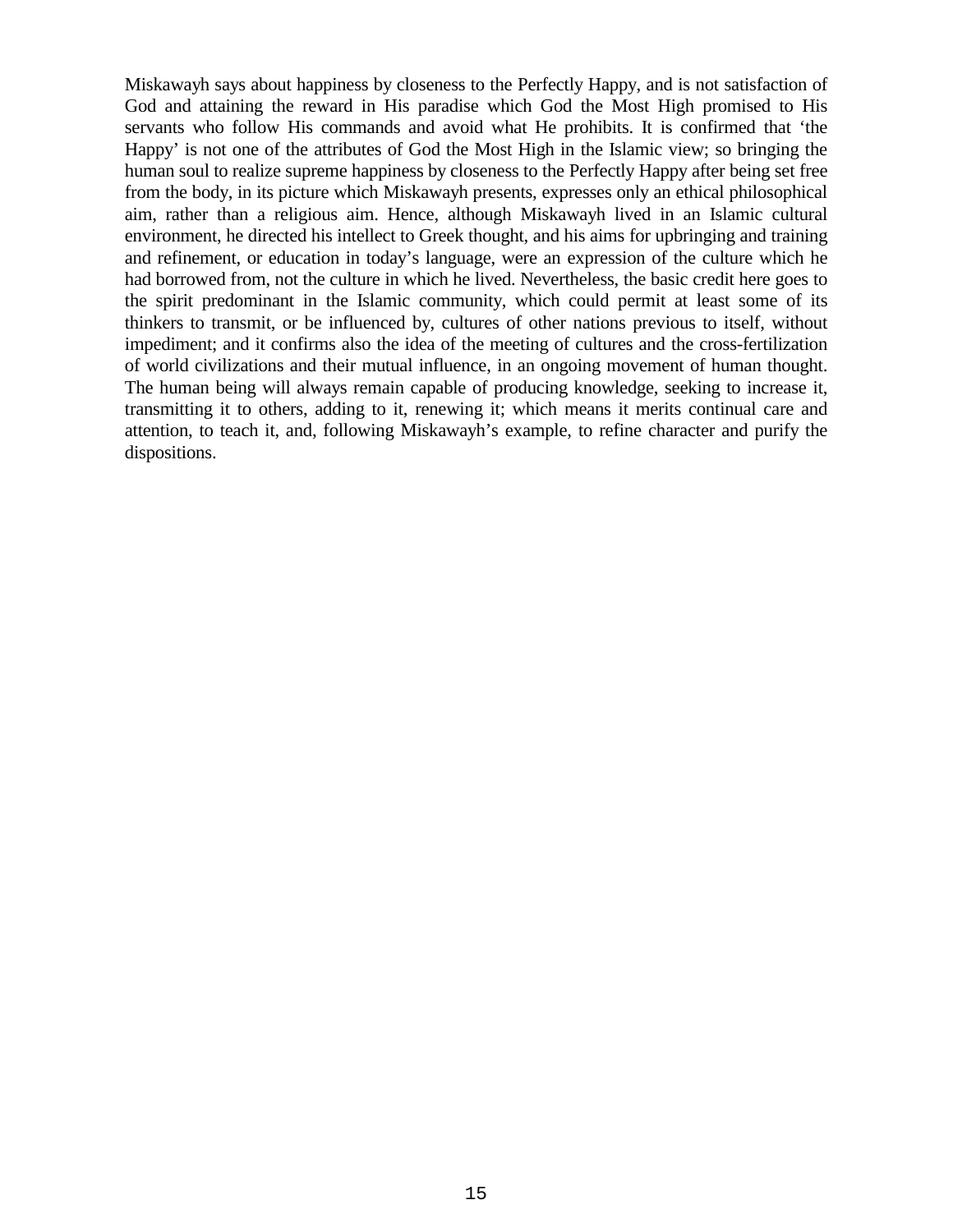#### **Notes and references**

- 1. *Nadia Gamal-al-Din (Egypt)* Professor in the principles of education, College of Education, 'Ayn Shams University, Cairo. In 1987, she was awarded the State Prize for the Advancement of the Socail Sciences (Education). Her books on education among the Muslims include *Falsafat al-tarbiya 'Inda Ikhwan al-Safa'* [Philosophy of Education in (the works of) the Brethren of Purity] (1983); *Madaris al-tarbiya fi lhadara al-islamiyya* [Schools of Education in Islamic Civilization] (co-author, 1984). She has also published papers in a number of adult education periodicals, with particular reference to illiteracy among village women. The most recent of these papers was published in *Women and Literacy Development in the Third World*, edited by Eve Malmquist (1992).
- 2. See for instance: Adam Metz, *al-hadara al-islamiyya fi l-qarn al-rabic al-hijri* (Islamic civilization in the fourth century AH) trans. Muhammad 'Abd al-Hadi Abu Rayda, Cairo, Lijnat al-ta'lif wa-l-tarjama wa-lnashr, 1957.
- 3. See for instance Abu Hayyan al-Tawhidi, *al-Imtac wa-l-mu'anasa* (delight and sociability), Beirut, Maktabat al-Hayat, n.d.; T.J. De Boer, *Ta'rikh al-falsafa fi l-Islam* (History of philosophy in Islam) trans. Muhammad <sup>c</sup>Abd al-Hadi Abu Rayda, Cairo, Lijnat ..., 1938.
- $4.$ Abd al-<sup>c</sup>Aziz <sup>c</sup>Izzat, *Ibn Miskawayh, falsafatuhu al-akhlaqiyya wa-masadiruha* (Ibn Miskawayh: his ethical philosophy and its sources), Cairo, Maktaba wa-Matba<sup>c</sup>at Mustafa al-Babi al-Halabi, 1946, 8. For more detail on the life of Miskawayh, see pp. 77-123.
- 5. For more detail on books translated from Greek in particular, and their translaters, see e.g. Ibn al-Nadim (Abu l-Faraj Muhammad b. Abi Yac qub Ishaq, known as al-Warraq), *Kitab al-Fihrist*, ed. Rida Tajaddud, Tehran 1971.
- 6. For more detail, additional to the above, see: al-Qifti (Jamal al-Din Abu l-Mahasin <sup>c</sup>Ali b. al-Qadi al-Ashraf Yusuf), Ikhbar al-°ulama' bi-akhbar al-hukama' (on wise men and philosophers), Beirut, Dar al-Athar li-l-taba<sup>c</sup>a wa-l-nashr wa-l-tawzi<sup>c</sup>, n.d.
- 7. Abd al-<sup>c</sup>Aziz <sup>c</sup>Izzat, *Ibn Miskawayh*, 349 ff.
- 8. See more detail at the end (of this article), the section on Ibn Miskawayh's scientific works. For more detail on the special effect of the writings of this period on Islamic civilization, in addition to Adam Metz, see: Ahmad Amin, *Zuhr al-Islam* (Islam's noon-day), Cairo, Maktabat al-Nahda al-Misriyya, 1966 (4 parts).
- 9. Abu <sup>c</sup> Ali ahmad b. Muhammad, known as Ibn Miskawayh, *Tahdhib al-akhlaq*, Cairo, Maktabat Muhammad <sup>c</sup>Ali Subayh, 1959, 76. The opinion we think reliable is that he is Miskawayh, not 'Ibn Miskawayh'; but this work is not edited, and the name on the cover is 'Ibn Miskawayh'. So we need to point this out here, as it is given thus on the cover, in accordance with usual academic practice.
- 10. (Ibn) Miskawayh, ibid., 76.
- 11. ibid., 30.
- 12. ibid., 7.
- 13. ibid., 137.
- 14. Izzat, *Ibn Miskawayh*, 387.
- 15. (Ibn) Miskawayh, 226-235.
- 16. ibid., 3.
- 17. ibid., 40-41.
- 18. ibid., 42, 60, 203.
- 19.  $\mathrm{^{c}Izzat.}$  383.
- 20. For more detail on the various meanings and uses of this word, see: Nadia Jamal al-Din, in: Hassan Muhammad Hassan and Nadia Jamal al-Din, *Madaris al-tarbiya fi l-hadara al-islamiyya* (Schools of education in Islamic civilization), Cairo, Dar al-Fikr al-<sup>c</sup>Arabi, 1984, 194-8.
- 21. For more detail on this point in particular see: <sup>c</sup>Abd al-Fath Jalal, *Min usul al-tarbiya fi l-Islam* (of the sources of education in Islam), Sars al-liyan (Sierra Leone) Matba<sup>c</sup>at al-markaz al-duwali li-l-ta<sup>c</sup>lim alwazifi li-l-kibar fi l-<sup>c</sup>alam al-<sup>c</sup>arabi, 1977, 17 ff.
- 22. (Ibn) Miskawayh, 35.
- 23. ibid.
- 24. For more detail, and for information on what Miskawayh took from the Greek philosopher Aristotle, and his books translated into Arabic, see: 'Izzat, *Ibn Miskawayh*, 366 ff. On the comparison with what Miskawayh mentioned, taken from the book of 'Brusun', as he referred to his name, translated into Arabic, see ibid., 425 ff. This point will be treated in detail later.
- 25. For more detail see ibid.
- 26. (Ibn) Miskawayh, 36.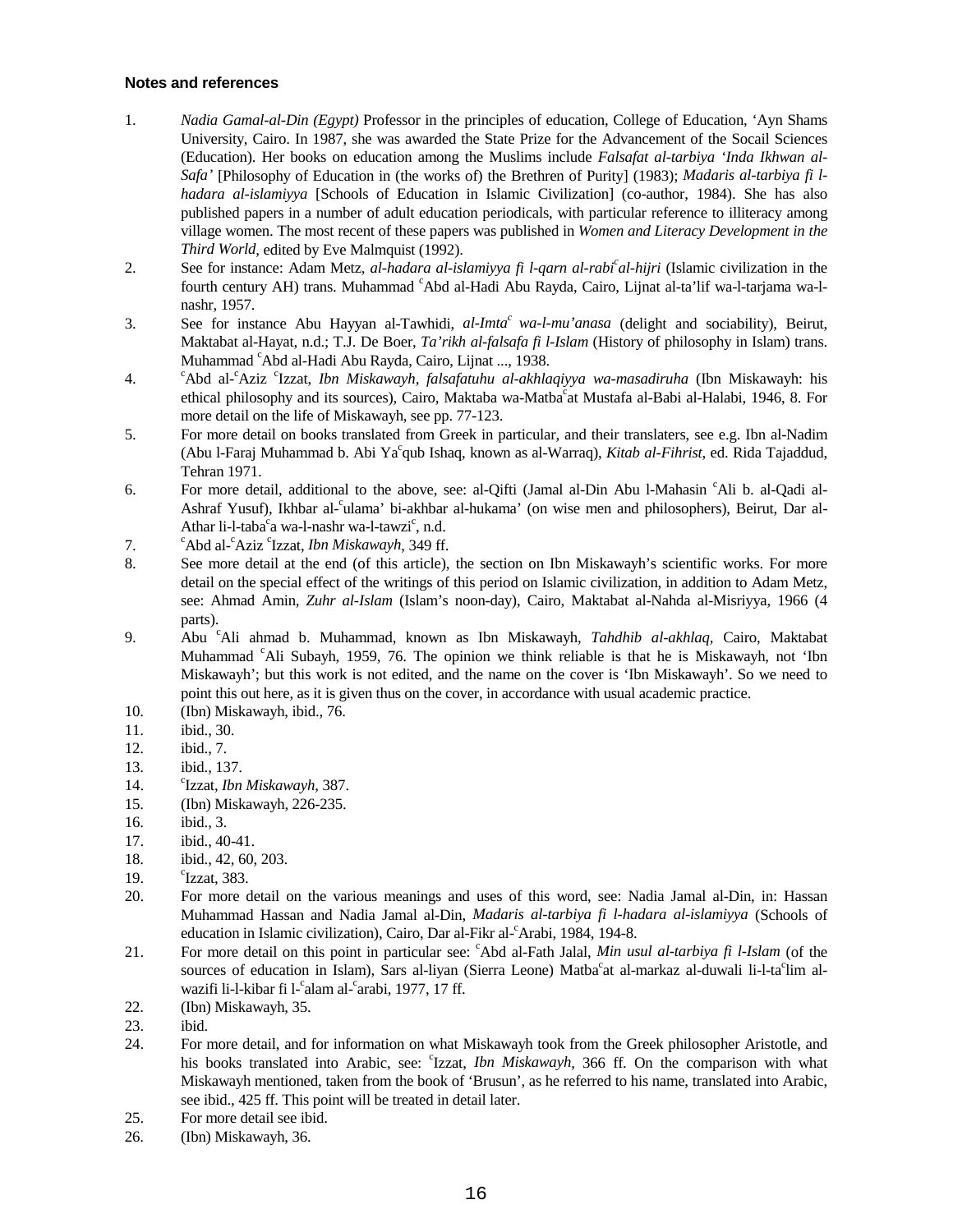| 27. | ibid., 31.                                                                                             |
|-----|--------------------------------------------------------------------------------------------------------|
| 28. | ibid., 66-67.                                                                                          |
| 29. | ibid., 76.                                                                                             |
| 30. | ibid., 34-35.                                                                                          |
| 31. | ibid., 126.                                                                                            |
| 32. | ibid., 64-65.                                                                                          |
| 33. | ibid., 176.                                                                                            |
| 34. | ibid., 67.                                                                                             |
| 35. | ibid., 177.                                                                                            |
| 36. | ibid., 174.                                                                                            |
| 37. | ibid., 75, 105, 125, 175.                                                                              |
| 38. | ibid., 37.                                                                                             |
| 39. | ibid., 57; see also 77.                                                                                |
| 40. | ibid., 58-59.                                                                                          |
| 41. | ibid., 66.                                                                                             |
| 42. | ibid., 35.                                                                                             |
| 43. | ibid.,                                                                                                 |
| 44. | ibid., 60.                                                                                             |
| 45. | ibid., 35.                                                                                             |
| 46. | ibid., 61-64.                                                                                          |
| 47. | ibid., 64.                                                                                             |
| 48. | ibid., 65.                                                                                             |
| 49. | ibid., 62.                                                                                             |
| 50. | ibid.,<br>64.                                                                                          |
| 51. | $\mathrm{c}_{\mathrm{Izzat}, 43.}$                                                                     |
| 52. | (Ibn) Miskawayh, 66.                                                                                   |
| 53. | ibid., 35.                                                                                             |
| 54. | ibid., 104.                                                                                            |
| 55. | ibid., 51.                                                                                             |
| 56. | ibid., 35.                                                                                             |
| 57. | ibid., 35-36.                                                                                          |
| 58. | ibid., 65.                                                                                             |
| 59. | $\mathrm{c}_{\mathrm{Izzat}, 137}$ .                                                                   |
| 60. | Hisham Nashaba, al-Turath al-tarbawi al-islami fi khams makhtutat (The Islamic educational heritage in |
|     | five manuscripts), Beirut, Dar al-cilm li-l-malayin, 1988, 8.                                          |

- 61. ibid., 9. See also, <sup>c</sup>Izzat, 367, 425, 430.
	- There is one copy of the manuscript of 'Brusun', in Dar al-kutub al-Misriyya (the Egyptian National Library), Taymur Pasha No. 290, Ethics, entitled 'The book of Brusis on domestic economy'; also under the title, 'from the words of the sage Brusun on domestic economy'; published by the Orientalist Paul Kraus, authenticating this, in the Journal of the College of Arts, Fu'ad I University (now Cairo University), Egypt, V(1), May 1937. CAbd al-CAziz Classical gave many details in his book, q.v.
- 62. Imam al-Ghazali, *Ihya' <sup>c</sup> ulum al-din* (Revival of the Religious Sciences), foreword by Badawi Tabana, Egypt, Dar Ihya' al-kutub al-°arabiyya, n.d., iii. 69-72.
- 63. Zaki Mubarak, *al-Akhlaq <sup>c</sup>inda al-Ghazali* (Ghazali's Ethics), Cairo, Dar al-kitab al-<sup>c</sup>arabi li-l-tiba<sup>c</sup>a wa-lnashr, 1968, 224 ff.
- 64. For more detail, see: Muhammad Nabil Nawfal, Abu Hamid al-Ghazali wa-ara'uhu fi l-tarbiya wa-l-ta°lim (Abu Hamid al-Ghazali and his views on education), unpublished MA thesis, Cairo, Maktabat Kulliyat altarbiya. <sup>c</sup>Ayn Shams University, 1967, 339.
- 65. See, e.g., Ben Sahnun, Adab al-mu<sup>c</sup>allimin (Manners of teachers), and al-Qabisi (Abu l-Hasan <sup>c</sup>Ali b. Khalaf), al-Risala al-mufassila li-ahwal al-muta<sup>c</sup>allimin wa-l-mu<sup>c</sup>allimin (Detailed epistle on the conditions of learners and teachers), both published in: Ahmad Fu'ad al-Ahwani, *al-Tarbiya fi l-Islam* (Education in Islam), Dar al-ma<sup>c</sup>arif al-misriyya, 1961.
- 66. See, e.g., Nadia Jamal al-Din, *Falsafat al-tarbiya <sup>c</sup> inda Ikhwan al-Safa*' (Philosophy of education in (the views of) the Brethren of Purity), Cairo, al-Markaz al-°arabi li-l-sahafa, 1983.
- 67. For more details on the sources of this objective see <sup>c</sup>Izzat, 368.